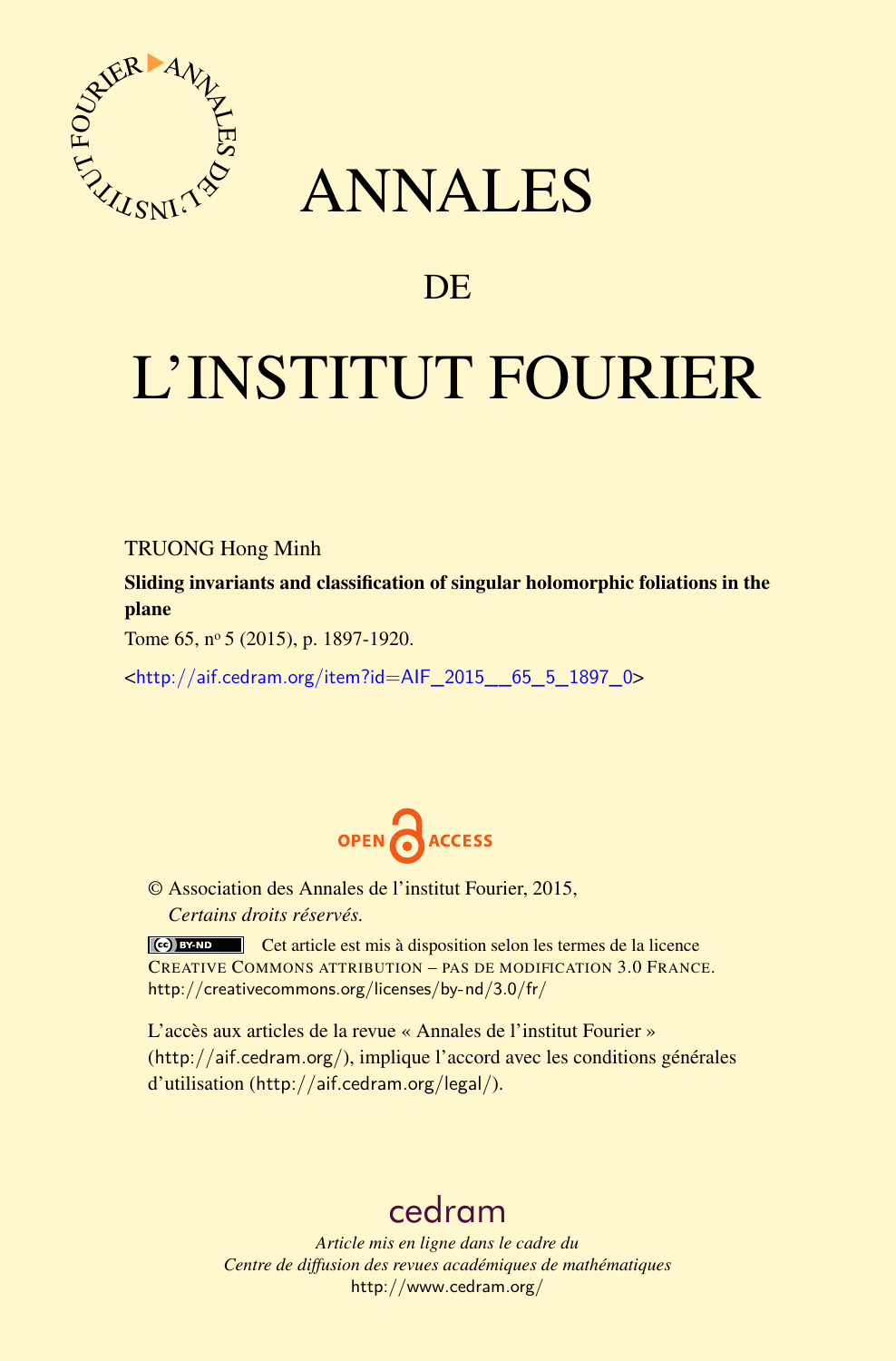### SLIDING INVARIANTS AND CLASSIFICATION OF SINGULAR HOLOMORPHIC FOLIATIONS IN THE PLANE

#### **by TRUONG Hong Minh (\*)**

ABSTRACT.  $\qquad$  By introducing a new invariant called the set of slidings, we give a complete strict classification of the class of germs of non-dicritical holomorphic foliations in the plan whose Camacho-Sad indices are not rational. Moreover, we will show that, in this class, the new invariant is finitely determined. Consequently, the finite determination of the class of isoholonomic non-dicritical foliations and absolutely dicritical foliations that have the same Dulac maps is proved.

Résumé. — Par l'introduction d'un nouvel invariant appelé l'ensemble des glissements, nous donnons une classification stricte complète de la classe des germes de feuilletages holomorphes non dicritiques dont les indices de Camacho-Sad ne sont pas rationnels. Par ailleurs, nous allons montrer que, dans cette classe, le nouvel invariant est de détermination finie. Par conséquent, nous obtenons la détermination finie de la classe des feuilletages non dicritiques isoholonomiques et de feuilletages absolument dicritiques qui ont les mêmes applications de Dulac.

#### **1. Introduction**

The problem of classification of germs of foliations in the complex plane is stated by Thom [\[14\]](#page-24-0). He conjectured that the analytic type of a foliation defined in a neighborhood of a singular point is completely determined by its associated separatrix and its corresponding holonomy. R. Moussu in [\[11\]](#page-24-0) gave a counterexample for this statement and showed that we have to consider the holonomy representation of each irreducible component of the

Keywords: Invariant of foliations, sliding invariant, classification of foliations, finite determination of foliations.

Math. classification: 34M35, 32S65.

<sup>(\*)</sup> This paper is based on the main part of my doctoral thesis at the Institute of Mathematics of Toulouse, France. I would like to thank my advisors,Yohann Genzmer and Emmanuel Paul, for having guided me so well over all these years, Jean-François Mattei for useful discussions and suggestions about the problem.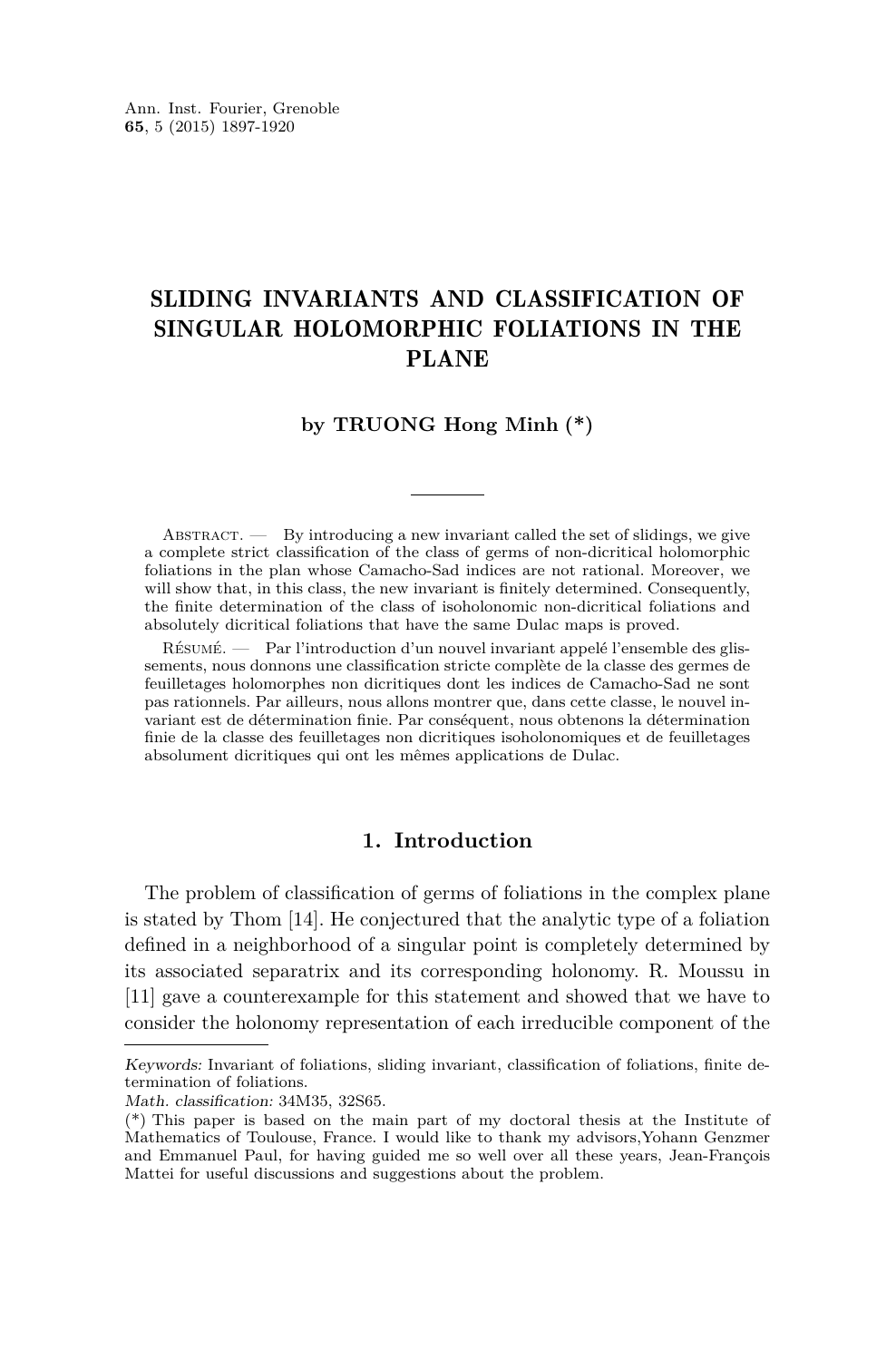<span id="page-2-0"></span>exceptional divisor in a desingularization instead of the holonomies. For this new version, Thom's problem is proved for cuspidal type singular points [\[11\]](#page-24-0), [\[4\]](#page-24-0) and more generally for quasi-homogeneous foliations [\[5\]](#page-24-0). However, the new statement of Thom's conjecture was refuted by J.F. Mattei by computing the dimension of the space of isoholonomic deformations [\[10\]](#page-24-0), [\[8\]](#page-24-0): There must be other invariants for the non quasi-homogeneous foliations. This conclusion is confirmed by the number of free coefficients in the normal forms in [\[7\]](#page-24-0), [\[6\]](#page-24-0) and in the hamiltonian part of the normal forms of vector field in [\[13\]](#page-24-0). By adding a new invariant called set of slidings this paper solves the problem of strict classification for the non-dicritical foliations whose Camacho-Sad indices are not rational. Here, strict classification means up to diffeomorphism tangent to identity.

#### **1.1. Preliminaries**

A germ of singular foliation  $\mathcal F$  in  $(\mathbb C^2,0)$  is called *reduced* if there exists a coordinate system in which it is defined by a 1-form whose linear part is

$$
\lambda_1 y dx + \lambda_2 x dy, \ \frac{\lambda_2}{\lambda_1} \notin \mathbb{Q}_{<0},
$$

 $\lambda = -\frac{\lambda_2}{\lambda_1}$  is called the *Camacho-Sad index* of *F*. When  $\lambda = 0$ , the origin is called a saddle-node singularity, otherwise it is called nondegenerate. A theorem of A. Seidenberg [\[12,](#page-24-0) [9\]](#page-24-0) says that any singular foliation  $\mathcal F$  with isolated singularity admits a canonical desingularization. More precisely, there is a holomorphic map

$$
(1.1) \qquad \qquad \sigma : \mathcal{M} \to (\mathbb{C}^2, 0)
$$

obtained as a composition of a finite number of blowing-ups at points such that any point *m* of the exceptional divisor  $\mathcal{D} := \sigma^{-1}(0)$  is either a regular point or a reduced singularity of the strict transform  $\tilde{\mathcal{F}} = \sigma^*(\mathcal{F})$ . An intersection of two irreducible components of  $\mathcal D$  is called a *corner*. An irreducible component of  $D$  is a dead branch if in this component there is a unique singularity of  $\tilde{\mathcal{F}}$  that is a corner.

A separatrix of  $\mathcal F$  is an analytical irreducible invariant curve through the origin of  $\mathcal F$ . It is well known that any germ of singular foliation  $\mathcal F$  in  $(\mathbb C^2,0)$ possesses at least one separatrix [\[2\]](#page-24-0). When the number of separatrices is finite  $\mathcal F$  is non-dicritical. Otherwise it is called dicritical.

Denote by  $\text{Sing}(\mathcal{F})$  the set of all singularities of the strict transform  $\mathcal{F}$ . Let *D* be a non-dicritical irreducible component of the exceptional divisor D, then  $D^* = D \setminus \text{Sing}(\tilde{\mathcal{F}})$  is a leaf of  $\tilde{\mathcal{F}}$ . Let m be a regular point in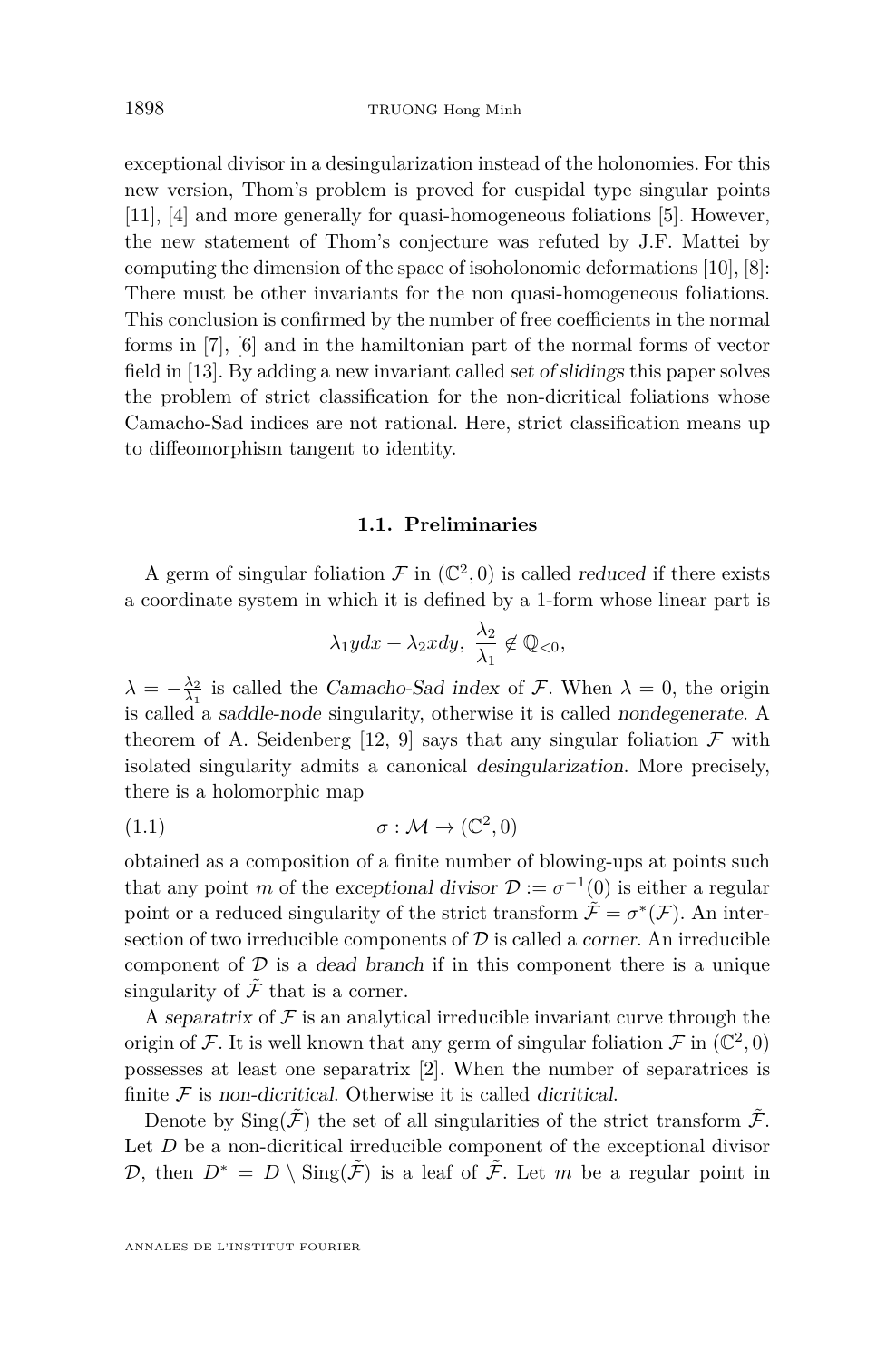<span id="page-3-0"></span> $D^*$  and  $\Sigma$  a small analytic section through *m* transverse to  $\tilde{\mathcal{F}}$ . For any loop  $\gamma$  in  $D^*$  based on *m* there is a germ of a holomorphic return map  $h_\gamma : (\Sigma, m) \to (\Sigma, m)$  which only depends on the homotopy class of  $\gamma$  in the fundamental group  $\pi_1(D^*, m)$ . The map  $h : \pi_1(D^*, m) \to \text{Diff}(\Sigma, m)$ is called the vanishing holonomy representation of  $\mathcal F$  on  $D$ . Let  $\mathcal F'$  be a foliation that also admits  $\sigma$  as its desingularization map. Assume that  $\text{Sing}(\tilde{\mathcal{F}}') = \text{Sing}(\tilde{\mathcal{F}})$  where  $\text{Sing}(\tilde{\mathcal{F}}')$  is the set of singularities of the strict transform  $\tilde{\mathcal{F}}'$ . Denote by  $h'_{\gamma}$  in Diff $(\Sigma, m)$  the vanishing holonomy representation of  $F$ . We say that the vanishing holonomy representation of F and F' on D are conjugated if there exists  $\phi \in \text{Diff}(\Sigma, m)$  such that  $\phi \circ h_{\gamma} = h'_{\gamma} \circ \phi$ . The vanishing holonomy representation of  $\mathcal F$  and  $\mathcal F'$  are called conjugated if they are conjugated on every non-dicritical irreducible component of D.

Notation 1.1. — We denote by  $\mathcal M$  the set of all non-dicritical foliations  $\mathcal F$  defined on  $(\mathbb C^2,0)$  such that the Camacho-Sad index of  $\tilde{\mathcal F}$  at each singularity is not rational.

If  ${\mathcal F}$  is in  ${\mathcal M}$  then after desingularization all the singularities of  $\tilde{\mathcal F}$  are not saddle-node. Moreover, the Chern class of an irreducible component of divisor, which is an integer, is equal to the sum of Camacho-Sad indices of the singularities in this component [\[2\]](#page-24-0). Therefore, every element in  $\mathcal M$ after desingularization admits no dead branch in its exceptional divisor.

#### **1.2. Absolutely dicritical foliation**

Let  $\sigma$  as in [\(1.1\)](#page-2-0) be a composition of a finite number of blowing-ups at points. A germ of singular holomorphic foliation  $\mathcal L$  is said  $\sigma$ -absolutely dicritical if the strict transform  $\tilde{\mathcal{L}} = \sigma^*(\mathcal{L})$  is a regular foliation and the exceptional divisor  $\mathcal{D} = \sigma^{-1}(0)$  is completely transverse to  $\tilde{\mathcal{L}}$ . When  $\sigma$  is the standard blowing-up at the origin, we called  $\mathcal L$  a radial foliation. At each corner  $p = D_i \cap D_j$  of  $D$ , the diffeomorphism from  $(D_i, p)$  to  $(D_j, p)$ that follows the leaves of  $\tilde{\mathcal{L}}$  is called the Dulac map of  $\tilde{\mathcal{L}}$  at p. The existence of such foliations for any given  $\sigma$  is proved in [\[3\]](#page-24-0). In fact, in [3] the authors showed that if in each smooth component of  $\mathcal D$  we take any two smooth curves transverse to  $D$  then there is always an absolutely dicritical foliation admitting them as their integral curves. We will denote by  $\text{Sep}(\tilde{\mathcal{F}}) \pitchfork \tilde{\mathcal{L}}$  if at any point  $p \in \text{Sing}(\tilde{\mathcal{F}})$  the separatrices of  $\tilde{\mathcal{F}}$  through p are transverse to  $\tilde{\mathcal{L}}$ .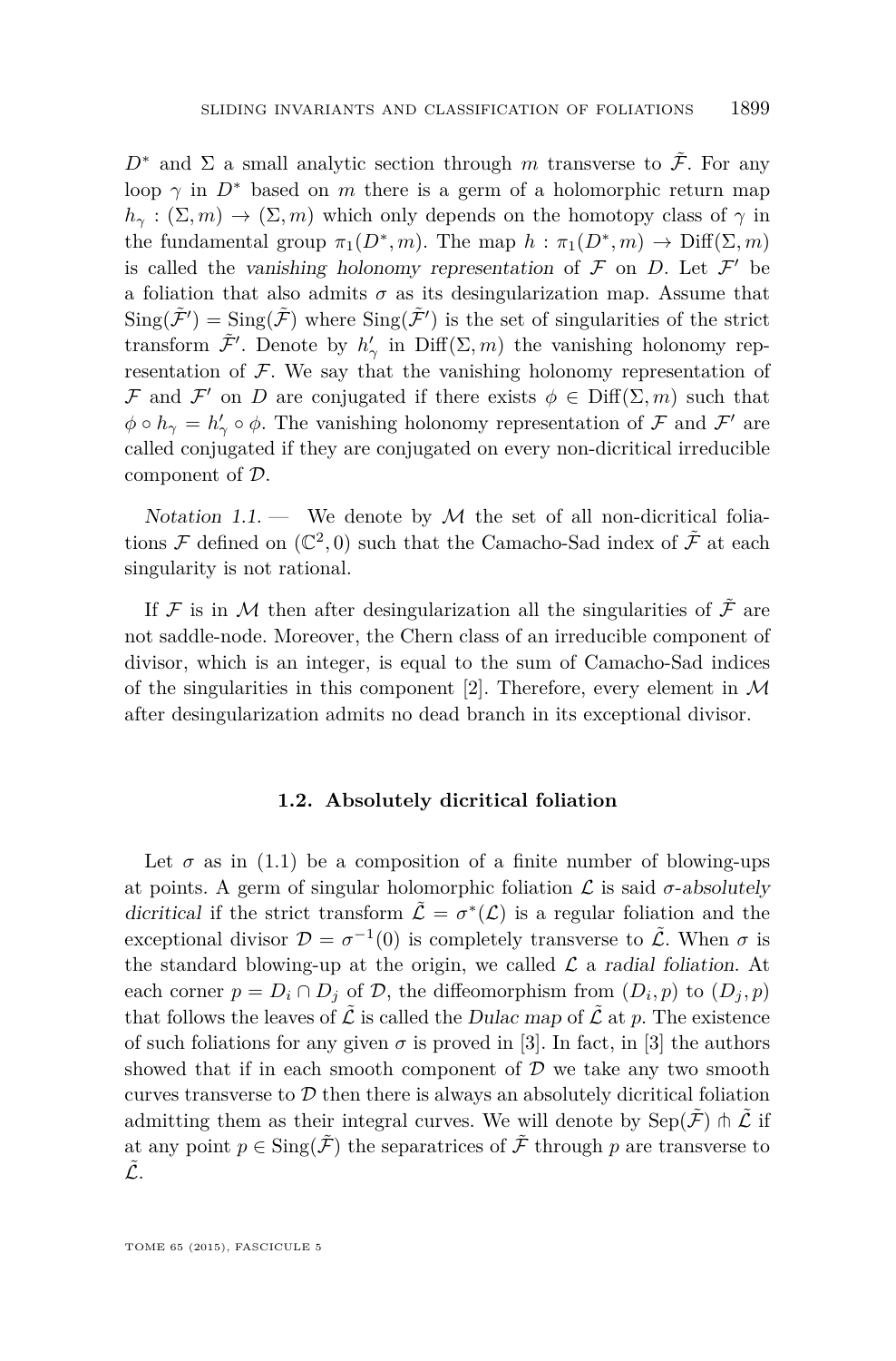<span id="page-4-0"></span>LEMMA 1.2. — Let F be a non-dicritical foliation such that  $\sigma$  is its desingularization map. Then there exists a  $\sigma$ -absolutely dicritical foliation  $\mathcal L$  satisfying Sep( $\tilde{\mathcal F}$ )  $\Uparrow \tilde{\mathcal L}$ 

Proof. — Denote by  $L_1, \ldots, L_k$  the strict transforms of the separatrices of  $\mathcal F$ . On each component  $D$  of  $\mathcal D$  that does not contain any singularity of  $\mathcal F$  except the corners we take a smooth curve  $L_{k+j}$  transverse to *D*. Then we have the set of curves  $\{L_1, \ldots, L_n\}$  such that each component of  $\mathcal D$  is transverse to at least one curve  $L_i$ . Denote by  $p_i = L_i \cap \mathcal{D}$ . By [\[3\]](#page-24-0), for each *i* there exists a *σ*-absolutely dicritical foliation  $\mathcal{L}_i$  defined by a 1-form  $\omega_i$ verifying that  $L_i$  is transverse to  $\tilde{L}_i$ . Choose a local chart  $(x_i, y_i)$  at  $p_i$  such that  $\mathcal{D} = \{x_i = 0\}, L_i = \{y_i = 0\}$  and

$$
\sigma^* \omega_i(x_i, y_i) = x_i^{m_i} d(x_i + y_i) + h.o.t.,
$$

where "h.o.t." stands for higher order term. Write down  $\omega_i$  in the local chart  $(x_i, y_i)$ 

(1.2) 
$$
\sigma^* \omega_i(x_j, y_j) = x_j^{m_j} d(a_{ij} x_j + b_{ij} y_j) + h.o.t..
$$

*σ*

Because  $\tilde{\mathcal{L}}_i$  is transverse to  $\mathcal{D}$ , we have  $b_{ij} \neq 0$ . We define  $a_{ii} = b_{ii} = 1$ . There always exists a vector  $(c_1, \ldots, c_n) \in \mathbb{C}^n$  such that for  $j = 1, \ldots, n$ ,

$$
a_j = \sum_{i=1}^n c_i a_{ij} \neq 0
$$
 and  $b_j = \sum_{i=1}^n c_i b_{ij} \neq 0$ .

Denote by  $\omega_0 = \sum c_i \omega_i$ . Then, in the local chart  $(x_j, y_j)$ , we have

$$
\sigma^* \omega_0(x_j, y_j) = x_j^{m_j} d(a_j x_j + b_j y_j) + h.o.t., \text{ where } a_j \neq 0, b_j \neq 0.
$$

Because  $\omega_0$  and  $\omega_i$ ,  $i = 1, \ldots, n$ , have the same multiplicity on each component of  $D$ , they have the same vanishing order. Since each component of  $D$  contains at least one point  $p_i$  and the strict transform  $\tilde{\mathcal{L}}$  of the foliation  $\mathcal L$  defined by  $\omega_0$  is transverse to  $\mathcal D$  in each neighborhood of each  $p_i$ ,  $\tilde{\mathcal L}$  is generically transverse to  $\mathcal{D}$ . By [\[3\]](#page-24-0),  $\mathcal{L}$  is absolutely dicritical and satisfies  $\mathrm{Sep}(\tilde{\mathcal{F}})\pitchfork\tilde{\mathcal{L}}.$ 

#### **1.3. Slidings of foliations**

Consider first a nondegenerate reduced foliation  $\mathcal F$  in  $(\mathbb C^2,0)$ . By [\[9\]](#page-24-0), there exists a coordinate system in which  $\mathcal F$  is defined by

$$
\lambda y(1 + A(x, y))dx + xdy, \ \lambda \notin \mathbb{Q}_{\leq 0},
$$

where  $A(0,0) = 0$ . Let  $\mathcal L$  be a germ regular foliation whose invariant curve through the origin (we call it the separatrix of  $\mathcal{L}$ ) is transverse to the two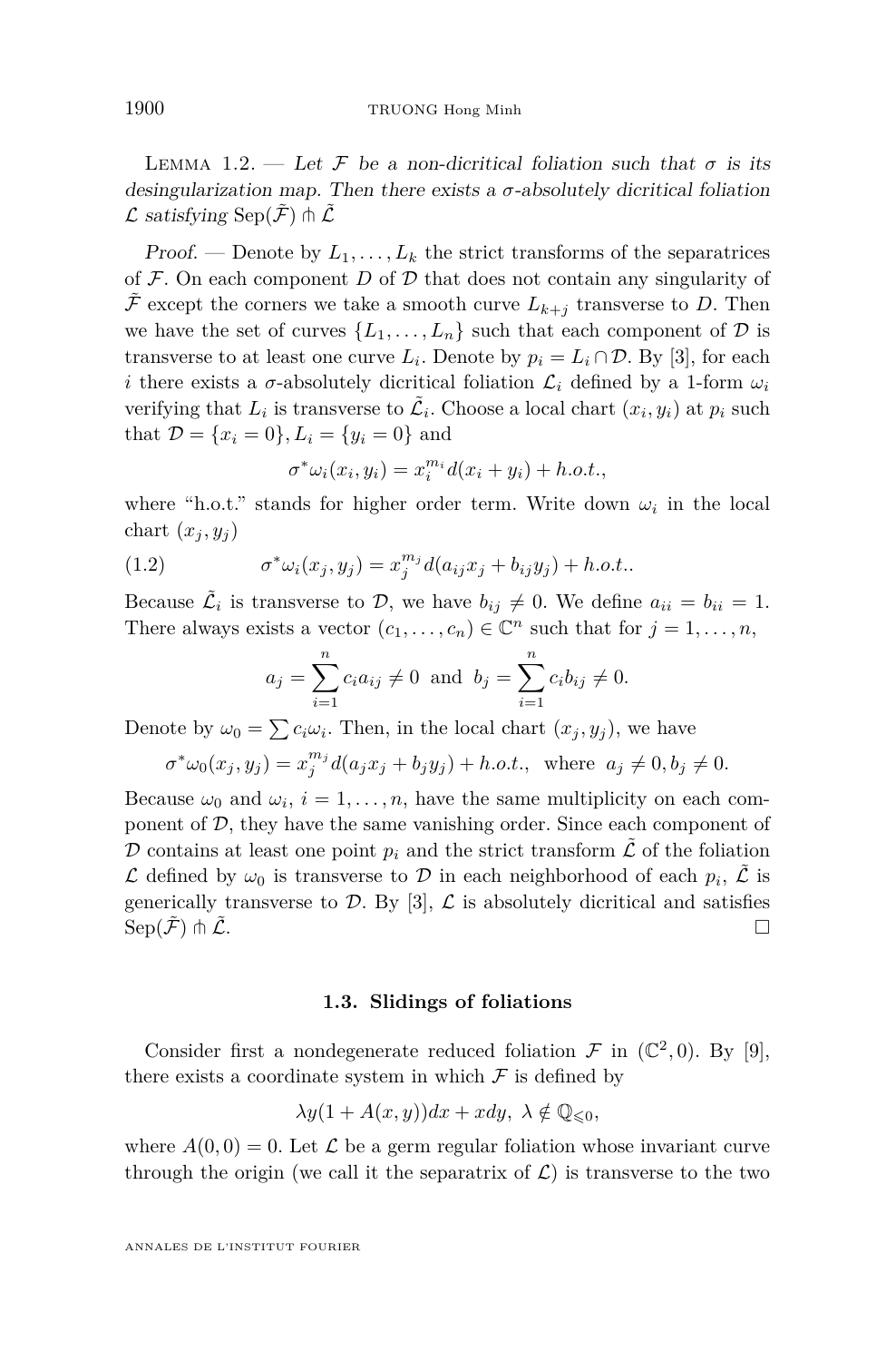

Figure 1.1. Sliding of  $\mathcal F$  and  $\mathcal L$ .

separatrices of  $\mathcal{F}$ , which are denoted by  $S_1$  and  $S_2$ . Then we have the following Lemma, whose proof is straightforward.

LEMMA 1.3. — The tangent curve of  $\mathcal F$  and  $\mathcal L$ , denoted  $T(\mathcal F,\mathcal L)$ , is a smooth curve transverse to the two separatrices of  $\mathcal F$ . Moreover, if the separatrix of  $\mathcal L$  is tangent to  $\{x - cy = 0\}$  then  $T(\mathcal F, \mathcal L)$  is tangent to  ${x + c\lambda y = 0}.$ 

After a standard blowing-up  $\sigma_1$  at the origin, the strict transform  $\tilde{T}(\mathcal{F}, \mathcal{L})$ of  $T(\mathcal{F}, \mathcal{L})$  is transverse to  $\tilde{\mathcal{F}}$  and cut  $D_1 = \sigma_1^{-1}(0)$  at *p*. We denote by  $D_1^* = D_1 \setminus \text{Sing}(\sigma_1^*(\mathcal{F}))$  and  $\tilde{h}: \pi_1(D_1^*, p) \to \text{Diff}(\tilde{T}(\mathcal{F}, \mathcal{L}), p)$  the vanishing holonomy representation of F. We choose a generator  $\gamma$  for  $\pi_1(D_1^*, p) \cong \mathbb{Z}$ . Then  $\sigma_1$  induces

$$
h_\gamma = \sigma_1 \circ \tilde{h}(\gamma) \circ \sigma_1^{-1} \in \mathrm{Diff}(T(\mathcal{F}, \mathcal{L}), 0).
$$

We call  $h_\gamma$  the holonomy on the tangent curve  $T(\mathcal{F}, \mathcal{L})$ . Denote by  $\pi_{S_1}$  and  $\pi_{S_2}$  the projection by the leaves of  $\mathcal L$  from  $T(\mathcal F,\mathcal L)$  to  $S_1$  and  $S_2$  respectively.

DEFINITION 1.4. — The sliding of a reduced foliation  $\mathcal F$  and a regular foliation  $\mathcal L$  on  $S_1$  (resp.,  $S_2$ ) is the diffeomorphism (Figure 1.1)

$$
g_{S_1}(\mathcal{F}, \mathcal{L}) = \pi_{S_1*}(h_{\gamma}) = \pi_{S_1} \circ h_{\gamma} \circ \pi_{S_1}^{-1}
$$
  
(resp.,  $g_{S_2}(\mathcal{F}, \mathcal{L}) = \pi_{S_2*}(h_{\gamma}) = \pi_{S_2} \circ h_{\gamma} \circ \pi_{S_2}^{-1}$ ).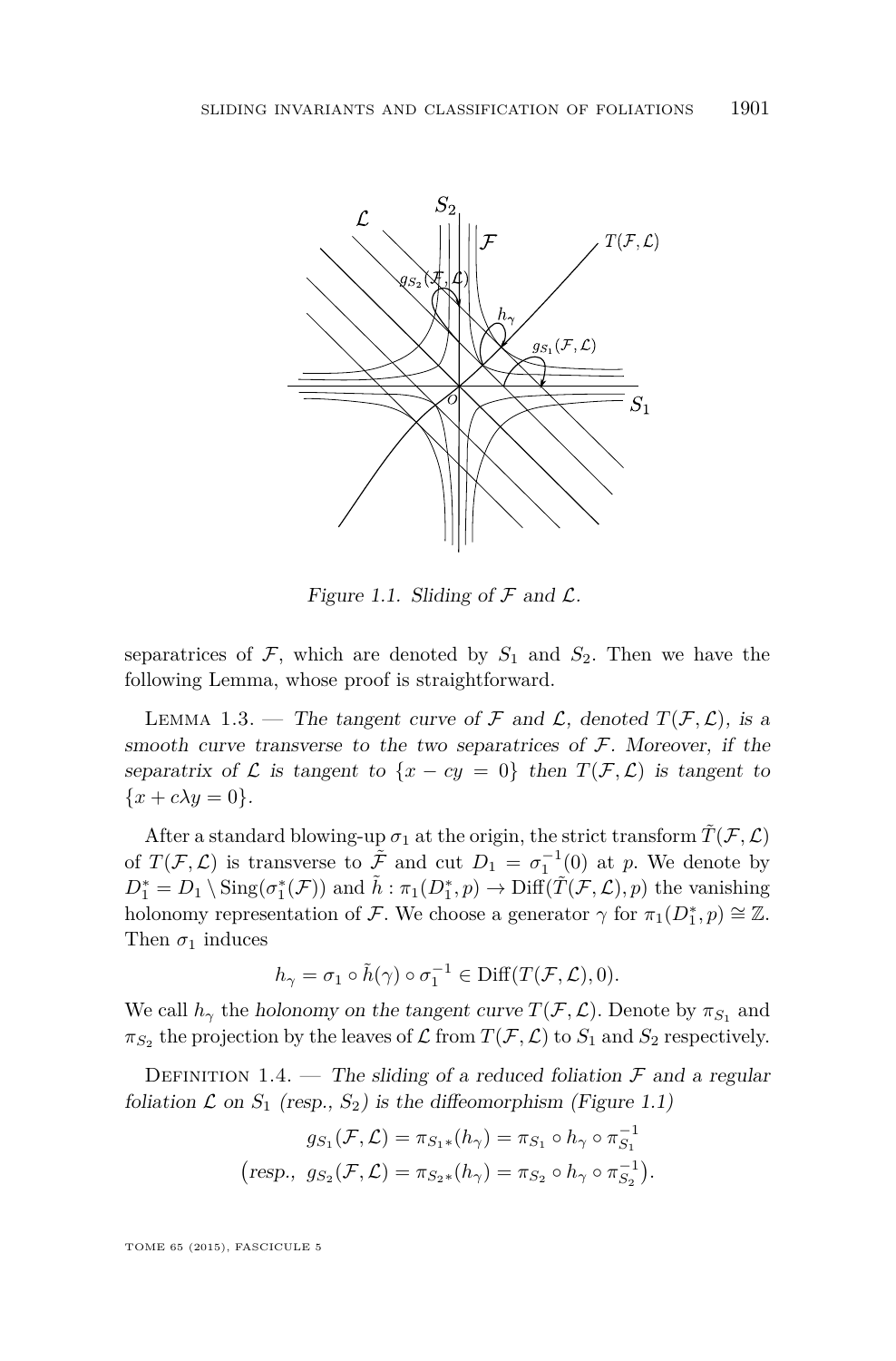<span id="page-6-0"></span>

Figure 1.2. Element  $\mathcal L$  of  $\mathcal R_{\mathcal F}(\mathcal L_0)$ 

Let  $d: S_1 \to S_2$  be the Dulac map of  $\mathcal{L}$  (Section [1.2\)](#page-3-0). Since  $d = \pi_{S_2} \circ \pi_{S_1}^{-1}$ , it is obvious that

(1.3) 
$$
g_{S_2}(\mathcal{F}, \mathcal{L}) = d_* \left( g_{S_1}(\mathcal{F}, \mathcal{L}) \right).
$$

Now let  $F$  be a non-dicritical foliation such that after desingularization by the map  $\sigma$  all singularities of  $\sigma^*(\mathcal{F}) = \tilde{\mathcal{F}}$  are nondegenerate. By Lemma [1.2](#page-4-0) there exists a  $\sigma$ -absolutely dicritical foliation  $\mathcal{L}_0$  such that  $\mathrm{Sep}(\tilde{\mathcal{F}})\pitchfork \tilde{\mathcal{L}}_0.$ 

Notation 1.5. — We denote by  $\mathcal{R}_{\mathcal{F}}(\mathcal{L}_0)$  the set of all  $\sigma$ -absolutely dicritical foliations  $\mathcal L$  satisfying the two following properties:

- $\tilde{\mathcal{L}}$  and  $\tilde{\mathcal{L}}_0$  have the same Dulac maps at any corner of  $\mathcal{D}$ .
- At each singularity  $p$  of  $\tilde{\mathcal{F}}$ , the invariant curves of  $\tilde{\mathcal{L}}$  and  $\tilde{\mathcal{L}}_0$  through *p* are tangent (Figure 1.2).

Let  $\mathcal L$  in  $\mathcal R_{\mathcal F}(\mathcal L_0)$  and D be an irreducible component of D. Suppose that  $p_1, \ldots, p_m$  are the singularities of  $\tilde{\mathcal{F}}$  on *D*. Then we denote by

$$
S_D(\tilde{\mathcal{F}}, \tilde{\mathcal{L}}) = \{g_{D,p_1}(\tilde{\mathcal{F}}, \tilde{\mathcal{L}}), \ldots, g_{D,p_m}(\tilde{\mathcal{F}}, \tilde{\mathcal{L}})\},\
$$

where  $g_{D,p_i}(\tilde{\mathcal{F}}, \tilde{\mathcal{L}})$  is the sliding of  $\tilde{\mathcal{F}}$  and  $\tilde{\mathcal{L}}$  in a neighborhood of  $p_i$ .

DEFINITION 1.6. — The sliding of  $\mathcal F$  and  $\mathcal L$  is

$$
S(\mathcal{F}, \mathcal{L}) = \cup_{D \in \operatorname{Comp}(\mathcal{D})} S_D(\tilde{\mathcal{F}}, \tilde{\mathcal{L}}),
$$

where  $Comp(\mathcal{D})$  is the set of all irreducible components of  $\mathcal{D}$ . The set of slidings of  $\mathcal F$  relative to direction  $\mathcal L_0$  is the set

$$
\mathfrak{S}(\mathcal{F},\mathcal{L}_0)=\cup_{\mathcal{L}\in\mathcal{R}_{\mathcal{F}}(\mathcal{L}_0)}S(\mathcal{F},\mathcal{L}).
$$

We will prove in Corollary [2.3](#page-13-0) that  $\mathfrak{S}(\mathcal{F}, \mathcal{L}_0)$  is an invariant of  $\mathcal{F}$ : If  $\mathcal{F}$ and  $\mathcal{F}'$  are conjugated by  $\Phi$  then for each  $\mathcal{L}$  in  $\mathcal{R}_{\mathcal{F}}(\mathcal{L}_0)$  we have  $S(\mathcal{F}, \mathcal{L}) =$  $\tilde{\Phi}_{|\mathcal{D}} \circ S(\mathcal{F}', \Phi_* \mathcal{L}) \circ \tilde{\Phi}_{|\mathcal{D}}^{-1}$ . Under some conditions for  $\mathcal{F}$  and  $\mathcal{F}'$  (Theorem [1.8\)](#page-8-0), we will have  $\tilde{\Phi}_{|\mathcal{D}} =$  Id. Therefore  $S(\mathcal{F}, \mathcal{L}) = S(\mathcal{F}', \Phi_*\mathcal{L})$ . Moreover,  $\Phi_*\mathcal{L}$  is also in  $\mathcal{R}_{\mathcal{F}}(\mathcal{L}_0)$ . Consequently,  $\mathfrak{S}(\mathcal{F}, \mathcal{L}_0) = \mathfrak{S}(\mathcal{F}', \mathcal{L}_0)$ .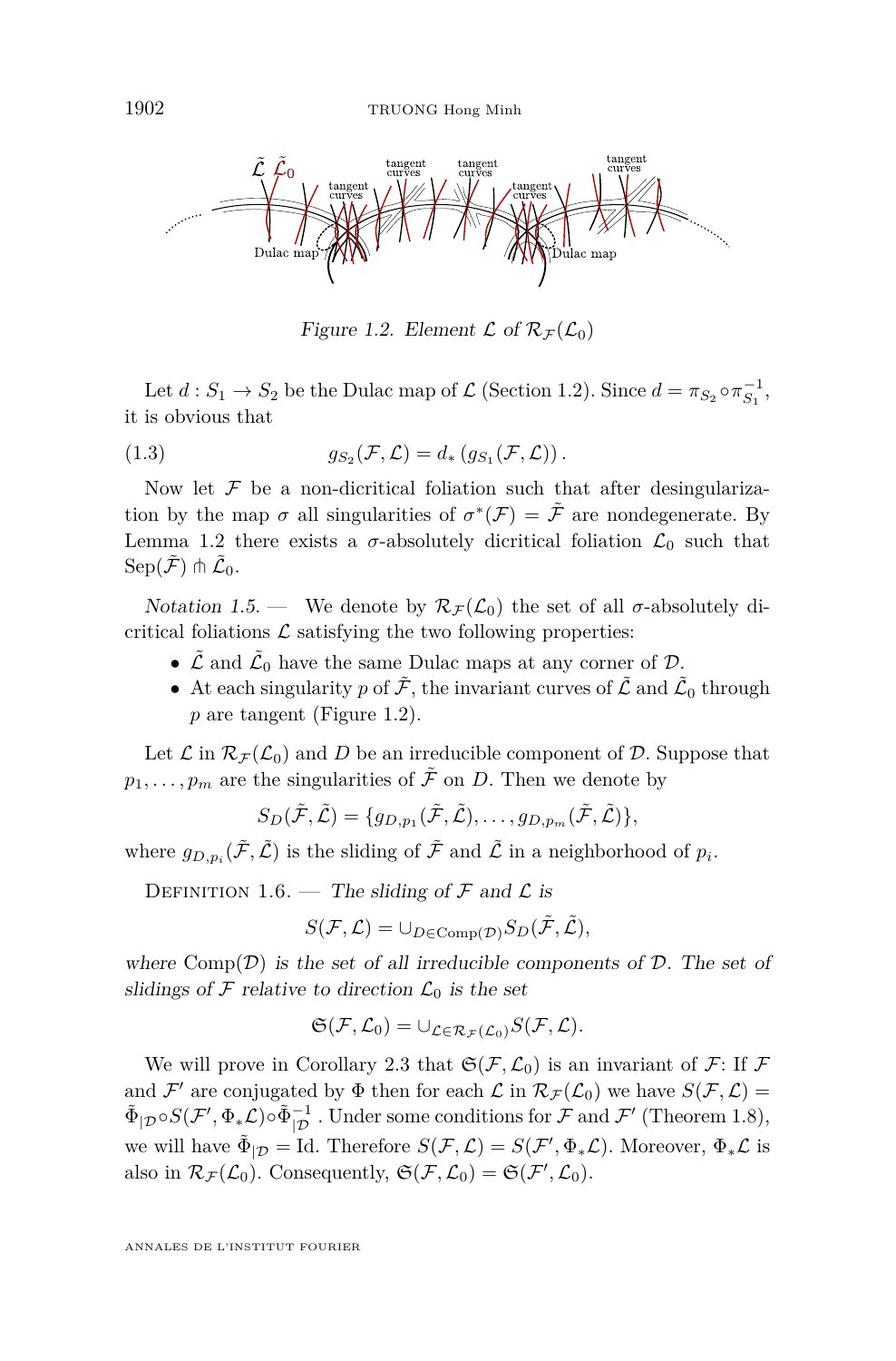<span id="page-7-0"></span>Remark 1.7. — For each singularity p of  $\tilde{\mathcal{F}}$  that is a corner, i.e.,  $p =$  $D_i \cap D_j$ , there are two slidings  $g_{D_i,p}(\tilde{\mathcal{F}},\tilde{\mathcal{L}})$  and  $g_{D_i,p}(\tilde{\mathcal{F}},\tilde{\mathcal{L}})$ . However, by [\(1.3\)](#page-6-0),  $g_{D_i,p}(\tilde{\mathcal{F}},\tilde{\mathcal{L}})$  is completely determined by  $g_{D_i,p}(\tilde{\mathcal{F}},\tilde{\mathcal{L}})$  and the Dulac map of  $\tilde{\mathcal{L}}$  at *p*.

This invariant is named "sliding" because it gives an obstruction for the construction of local conjugacy of two foliations that fixes the points in the exceptional divisor (Corollary [2.3\)](#page-13-0).

The definition of  $\mathfrak{S}(\mathcal{F}, \mathcal{L}_0)$  does not depend on choosing a element  $\mathcal{L}_0$  in  $\mathcal{R}_{\mathcal{F}}(\mathcal{L}_0)$ . More precisely, if  $\mathcal{L}'_0 \in \mathcal{R}_{\mathcal{F}}(\mathcal{L}_0)$  then  $\mathcal{L}_0 \in \mathcal{R}_{\mathcal{F}}(\mathcal{L}'_0)$  and  $\mathfrak{S}(\mathcal{F},\mathcal{L}_0)$  $\mathfrak{S}(\mathcal{F},\mathcal{L}_0')$ 

Although  $S(\mathcal{F}, \mathcal{L})$  is a set of local diffeomorphisms, it is not a local invariant.  $S(\mathcal{F}, \mathcal{L})$  also contains the information of the relation of those local diffeomorphisms because all these local diffeomorphisms are defined by the holonomy projections following the global fibration  $\mathcal{L}$ : in some sense, any fibration  $\mathcal{L} \in \mathcal{R}_{\mathcal{F}}(\mathcal{L}_0)$  plays the role of a global common transversal coordinate on which the slidings invariants are computed all together and at the same time.

Let us clarify here the role of the sliding invariant in the problem of classification of germs of foliations. Suppose that two non-dicritical foliations  $\mathcal F$  and  $\mathcal F'$  satisfy that their separatrices and their vanishing holonomies are conjugated. Moreover, after desingularization, all the Camacho-Sad indices of  $\mathcal F$  and  $\mathcal F'$  are coincide. Then after blowing-ups,  $\mathcal F$  and  $\mathcal F'$  are locally conjugated in a neighborhood of their singularities. Although we have the conjugation of their vanishing holonomies, in general, we can not glue the local conjugation together. The obstruction is that these local conjugations induce the local diffeomorphisms on the exceptional divisor which we call the slidings. In general, there is no reason for those slidings being parts of a global diffeomorphism of the divisor.

#### **1.4. Statement of the main results**

Let  $\mathcal{F}, \mathcal{F}' \in \mathcal{M}$ . We say that their strict separatrices are tangent, denoted  $\text{Sep}(\tilde{\mathcal{F}})/\!/\text{Sep}(\tilde{\mathcal{F}}')$ , if they have the same desingularization map and the same set of singularities. Moreover, at each singularity which is not a corner of the divisor the separatrices of  $\tilde{\mathcal{F}}$  and  $\tilde{\mathcal{F}}'$  are tangent. If  $\text{Sep}(\tilde{\mathcal{F}})/\text{Sep}(\tilde{\mathcal{F}}')$ and  $\mathcal{L}_0$  is an absolutely dicritical foliation satisfying  $\text{Sep}(\tilde{\mathcal{F}})$   $\pitchfork$   $\tilde{\mathcal{L}}_0$  then Sep $(\tilde{\mathcal{F}}')$   $\Uparrow$   $\tilde{\mathcal{L}}_0$  and  $\mathcal{R}_{\mathcal{F}}(\mathcal{L}_0) = \mathcal{R}_{\mathcal{F}'}(\mathcal{L}_0)$ . We denote by  $CS(\tilde{\mathcal{F}})$  the set of Camacho-Sad indices of  $\tilde{\mathcal{F}}$  at all singularities. We also denote by  $CS(\tilde{\mathcal{F}})$  =  $\mathrm{CS}(\tilde{\mathcal{F}}')$  if at each singularity,  $\tilde{\mathcal{F}}$  and  $\tilde{\mathcal{F}}'$  have the same Camacho-Sad index.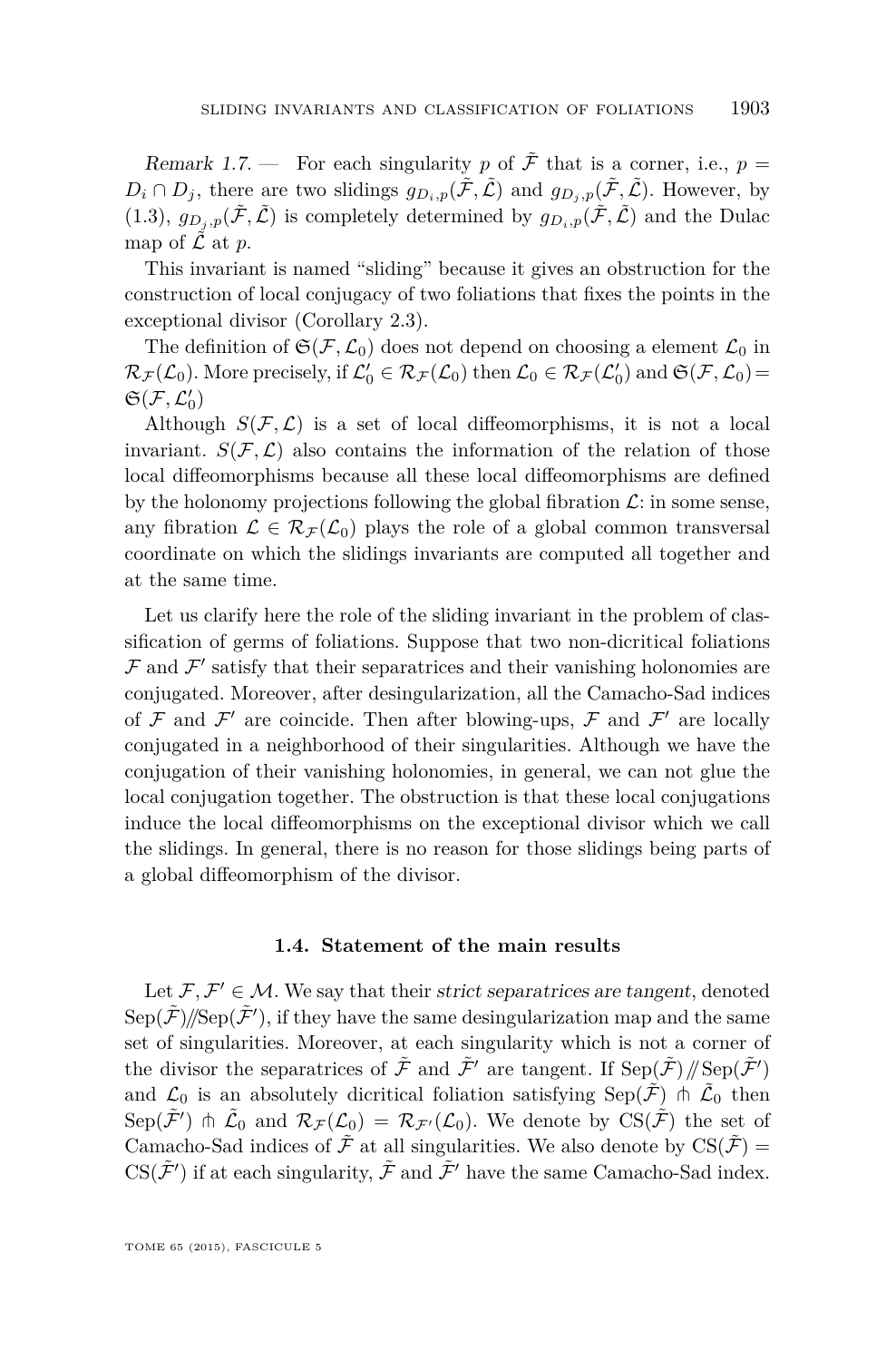<span id="page-8-0"></span>THEOREM 1.8. — Let  $\mathcal F$  and  $\mathcal F'$  be two foliations in the class  $\mathcal M$  (see Notation [1.1\)](#page-3-0) such that  $\text{Sep}(\tilde{\mathcal{F}})/\text{Sep}(\tilde{\mathcal{F}}')$ . Suppose that  $\mathcal{L}_0$  is an absolutely dicritical foliation satisfying  $\mathrm{Sep}(\tilde{\mathcal{F}})\pitchfork\tilde{\mathcal{L}}_0$ . Let  $\mathcal{R}_{\mathcal{F}}(\mathcal{L}_0)$  be as in Notation [1.5](#page-6-0) and  $\mathfrak{S}(\mathcal{F}, \mathcal{L}_0)$ ,  $\mathfrak{S}(\mathcal{F}', \mathcal{L}_0)$  the corresponding sets of slidings. Then the three following statements are equivalent:

- (i)  $\mathcal F$  and  $\mathcal F'$  are strictly analytically conjugated.
- (ii) Their vanishing holonomy representations are strictly analytically conjugated,  $CS(\tilde{\mathcal{F}}) = CS(\tilde{\mathcal{F}}')$  and  $\mathfrak{S}(\mathcal{F}, \mathcal{L}_0) = \mathfrak{S}(\mathcal{F}', \mathcal{L}_0)$ .
- (iii) Their vanishing holonomy representations are strictly analytically conjugated,  $CS(\tilde{\mathcal{F}}) = CS(\tilde{\mathcal{F}}')$  and  $\mathfrak{S}(\mathcal{F}, \mathcal{L}_0) \cap \mathfrak{S}(\mathcal{F}', \mathcal{L}_0) \neq \emptyset$ .

Here, a strict conjugacy means a conjugacy tangent to identity. We will prove that the slidings of foliations are finitely determined:

THEOREM 1.9. — Let  $\mathcal F$  be a non-dicritical foliation without saddlenode singularities after desingularization. There exists a natural *N* such that if there is a non-dicritical foliation  $\mathcal{F}'$  satisfying the following conditions:

- (i)  $\mathcal F$  and  $\mathcal F'$  have the same set of singularities after desi ngularization and at a neighborhood of each singularity,  $\tilde{\mathcal{F}}$  and  $\tilde{\mathcal{F}}'$  are locally strictly analytically conjugated,
- (ii) There exist  $\mathcal{L}, \mathcal{L}'$  in  $\mathcal{R}_{\mathcal{F}}(\mathcal{L}_0)$  such that  $J^N(S(\mathcal{F}, \mathcal{L})) = J^N(S(\mathcal{F}', \mathcal{L}'))$ ,

then there exists  $\mathcal{L}''$  such that  $\mathcal{L}''$  is strictly conjugated with  $\mathcal L$  and  $S(\mathcal{F}, \mathcal{L}'') = S(\mathcal{F}', \mathcal{L}').$ 

Here  $J^N(S(\mathcal{F}, \mathcal{L})) = J^N(S(\mathcal{F}', \mathcal{L}'))$  means that for all  $g_{D,p}(\tilde{\mathcal{F}}, \tilde{\mathcal{L}})$  $\lim_{\Delta S} S(\mathcal{F}, \mathcal{L}), g_{D,p}(\tilde{\mathcal{F}}', \tilde{\mathcal{L}}') \text{ in } S(\mathcal{F}', \mathcal{L}'), J^N(g_{D,p}(\tilde{\mathcal{F}}, \tilde{\mathcal{L}})) = J^N(g_{D,p}(\tilde{\mathcal{F}}', \tilde{\mathcal{L}}'))$ where  $J^N(g_{D,p}(\tilde{\mathcal{F}},\tilde{\mathcal{L}}))$  stands for the regular part of degree N in the Taylor expansion of  $q_{D,p}(\tilde{\mathcal{F}}, \tilde{\mathcal{L}})$ .

These two theorems also give two corollaries on finite determination of the class of isoholonomic non-dicritical foliations and absolutely dicritical foliations that have the same Dulac maps (see Corollary [4.5](#page-22-0) and [4.7\)](#page-22-0).

This paper is organized as follows: In Section [2,](#page-9-0) local conjugacy of the pair  $(\mathcal{F}, \mathcal{L})$  will be proved. We prove Theorem 1.8 in Section [3.](#page-14-0) Section [4](#page-16-0) is devoted to prove Theorem 1.9 and two Corollaries of finite determination of class of isoholonomic non-dicritical foliations and absolutely dicritical foliations that have the same Dulac maps.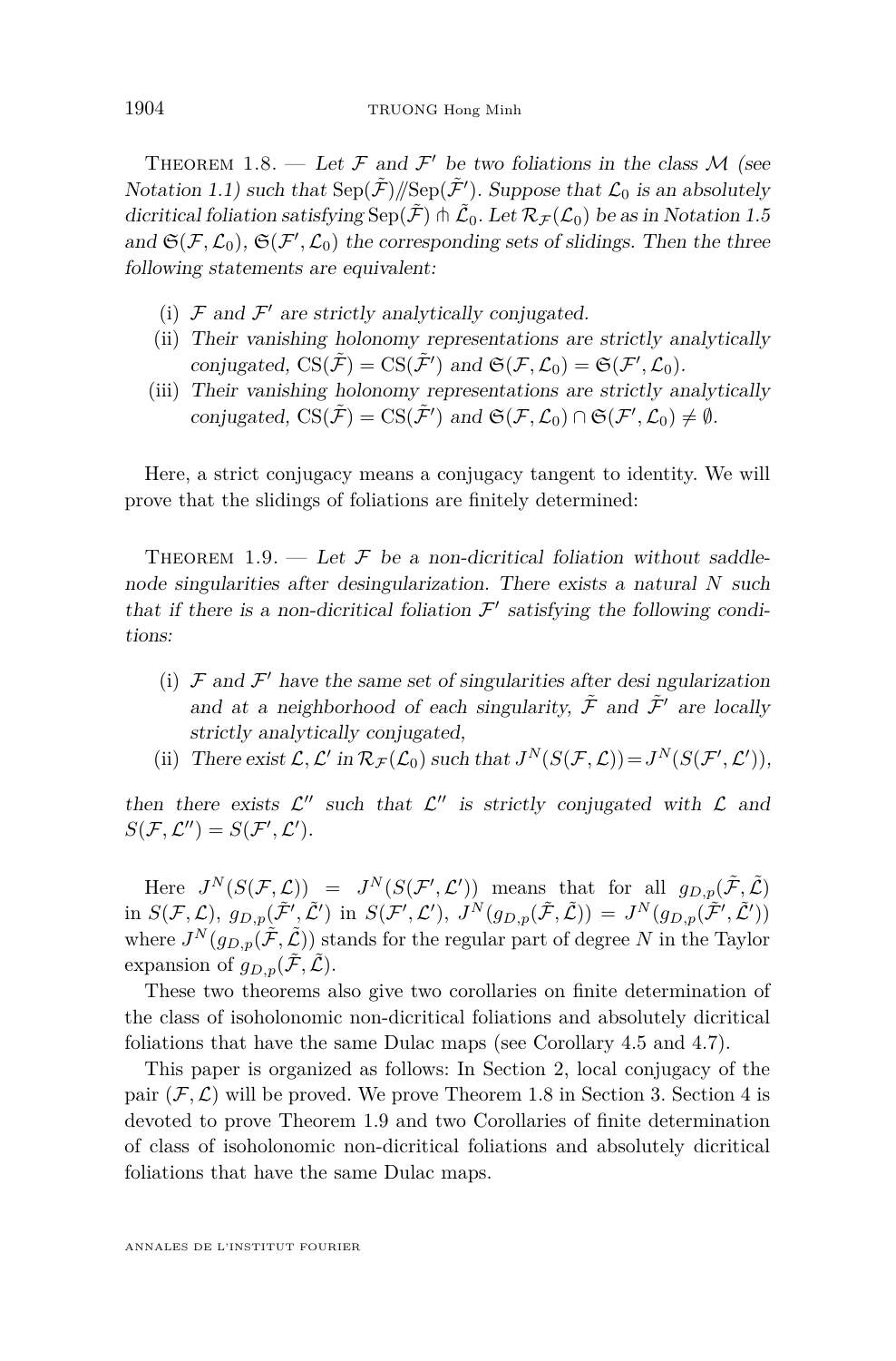#### **2.** Local conjugacy of the pair  $(F, \mathcal{L})$

<span id="page-9-0"></span>Let F, F' be two germs of nondegenerate reduced foliations in  $(\mathbb{C}^2, 0)$ . Denote by  $S_1$ ,  $S_2$  and  $S_1'$ ,  $S_2'$  the separatrices of  $\mathcal F$  and  $\mathcal F'$  respectively. Let  $\mathcal L$  and  $\mathcal L'$  be two germs of regular foliations such that their separatrices L and L' are transverse to the two separatrices of  $\mathcal F$  and  $\mathcal F'$  respectively. Suppose that  $\Phi$  is a diffeomorphism conjugating  $(\mathcal{F}, \mathcal{L})$  and  $(\mathcal{F}', \mathcal{L}')$ , then the restriction of  $\Phi$  on the tangent curves commutes with the holonomies on  $T(\mathcal{F}, \mathcal{L})$  and  $T(\mathcal{F}', \mathcal{L}')$  of  $\mathcal F$  and  $\mathcal F'$ . The converse is also true:

PROPOSITION 2.1. — Suppose that  $\mathcal F$  and  $\mathcal F'$  have the same Camacho-Sad index. If  $\phi: T(\mathcal{F}, \mathcal{L}) \to T(\mathcal{F}', \mathcal{L}')$  is a diffeomorphism commuting with the holonomies of  $\mathcal F$  and  $\mathcal F'$  then  $\phi$  extends to a diffeomorphism  $\Phi$  of  $(\mathbb C^2,0)$ sending  $(F, \mathcal{L})$  to  $(F', \mathcal{L}')$ . Moreover, if we require that  $\Phi$  sends  $S_1$  (resp.  $S_2$ ) to  $S_1'$  (resp.  $S_2'$ ) then this extension is unique.

*Proof.* — By Lemma [1.2,](#page-4-0) the curves  $S_1$ ,  $S_2$ ,  $L$ ,  $T(\mathcal{F}, \mathcal{L})$  (resp.,  $S'_1$ ,  $S'_2$ ,  $L'$ ,  $T(\mathcal{F}', \mathcal{L}')$  are four transverse smooth curves. It is well known that there exist two radial foliations  $\mathcal{R}$  and  $\mathcal{R}'$  such that  $S_1$ ,  $S_2$ ,  $L$ ,  $T(\mathcal{F}, \mathcal{L})$  and  $S'_1$ ,  $S'_2$ ,  $L'$ ,  $T(\mathcal{F}', \mathcal{L}')$  are the invariant curves of  $\mathcal R$  and  $\mathcal R'$  respectively. After a blowing-up at the origin, denote by  $p_1$ ,  $p_2$ ,  $p_L$ ,  $p_T$  (resp.,  $p'_1$ ,  $p'_2$ ,  $p'_L$ ,  $p'_T$ ) the intersections of strict transforms of  $S_1$ ,  $S_2$ ,  $L$ ,  $T(\mathcal{F}, \mathcal{L})$  (resp.,  $S'_1$ ,  $S'_2$ ,  $L'$ ,  $T(\mathcal{F}', \mathcal{L}')$  with  $\mathbb{CP}^1$ . Take  $\phi_1$  in Aut( $\mathbb{CP}^1$ ) that sends  $p_1, p_2, p_L$  to  $p'_1, p'_2$ ,  $p'_L$  respectively. By Lemma [1.2](#page-4-0) , the direction of  $T(\mathcal{F},\mathcal{L})$  (resp.,  $T(\mathcal{F}',\mathcal{L}'))$ is completely determined by the Camacho-Sad index and the direction of *L* (resp.,  $L'$ ). Therefore,  $\phi_1(p_T) = p'_T$ . Using the path lifting method after a blowing-up [\[9\]](#page-24-0),  $\phi$  extends to a diffeomorphism  $\Phi_1$  of  $(\mathbb{C}^2, 0)$  sending  $(\mathcal{F}, \mathcal{R})$ to  $(\mathcal{F}', \mathcal{R}')$ .

Denote by  $\mathcal{L}_0 = \Phi_{1*}^{-1}(\mathcal{L}')$ . Because  $\Phi_1^{-1}$  sends  $L'$  and  $T(\mathcal{F}', \mathcal{L}')$  to  $L$  and  $T(F, \mathcal{L})$  respectively, *L* is also the separatrix of  $\mathcal{L}_0$  and  $T(F, \mathcal{L}_0) = T(F, \mathcal{L})$ . We denote by *T* the tangent curve  $T(F, \mathcal{L}_0)$ . The proof is reduced to show that there exists a diffeomorphism fixing points in *T* sending  $(F, \mathcal{L})$  to  $(\mathcal{F}, \mathcal{L}_0)$ . Choose a system of coordinates  $(x, y)$  such that  $\mathcal{L}_0$  is defined by  $f_0 = x + y$  and F is defined by a 1-form

$$
\omega(x,y) = \lambda y (1 + A(x,y)) dx + x dy, \ \lambda \notin \mathbb{Q}_{\leq 0}.
$$

Then *T* is defined by

$$
\tau(x, y) = x - \lambda y (1 + A(x, y)) = 0.
$$

We claim that there exist a natural  $n \geq 2$  and a holomorphic function *h* such that  $\mathcal L$  is defined by

$$
f(x, y) = (1 + \tau^{n}(x, y)h(x, y))(x + y).
$$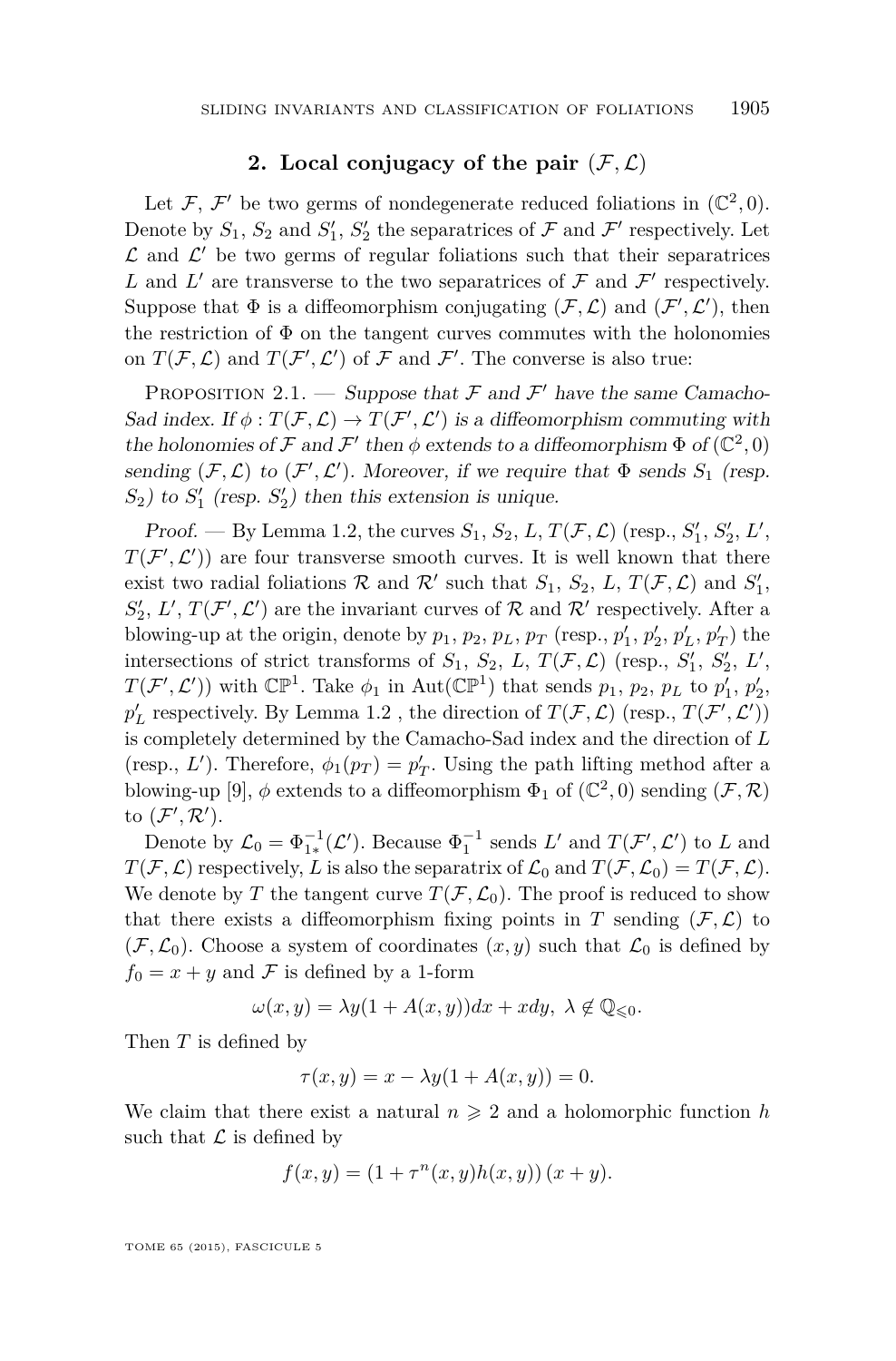Indeed, assume that  $\mathcal L$  is defined by

$$
\bar{f}(x,y) = u(x,y)(x+y),
$$

where *u* is invertible. Rewrite the equation of *T* as

$$
x - \bar{\tau}(y) = 0,
$$

where  $\bar{\tau}(y) = \lambda y + \ldots$  Because  $\lambda \neq -1$ , the maps  $u(\bar{\tau}(y), y) \cdot (\bar{\tau}(y) + y)$  and  $\bar{\tau}(y) + y$  are diffeomorphic. Hence there exists a diffeomorphism  $g \in \mathbb{C}\{y\}$ such that

$$
g(u(\overline{\tau}(y), y).(\overline{\tau}(y) + y)) = \overline{\tau}(y) + y.
$$

This is equivalent to

$$
(g \circ \bar{f} - (x + y))_{|\tau=0} = 0.
$$

Therefore, there exists a natural  $n \ge 1$  and a function *h* satisfying  $h_{|\tau=0} \not\equiv 0$ such that

$$
g \circ \bar{f}(x, y) = (1 + \tau^{n}(x, y)h(x, y))(x + y).
$$

Because *g* is a diffeomorphism,  $\mathcal L$  is also defined by  $f = g \circ \overline{f}$ .

Let us prove  $n \geqslant 2$ . We have

$$
df \wedge \omega = \tau(x, y)(\ldots) + n(x + y)h(x, y)\tau^{n-1}d\tau \wedge \omega
$$
  
=  $\tau(x, y)(\ldots) + n(x + y)h(x, y)\tau^{n-1}(x + \lambda^2y + \ldots)dx \wedge dy.$ 

Because *T* is defined by  $\tau(x, y) = 0$ , we have

$$
n(x+y)h(x,y)\tau^{n-1}(x+\lambda^2y+\ldots)|_{\tau=0}\equiv 0
$$

The fact  $\lambda \neq 0, -1$  forces to  $x + \lambda^2 y \neq x - \lambda y$  and  $x + y \neq x - \lambda y$ . This implies  $(\tau^{n-1})_{|\tau=0} \equiv 0$ . Consequently,  $n \geq 2$ .

Now let

$$
X = x\frac{\partial}{\partial x} - \lambda y(1 + A(x, y))\frac{\partial}{\partial y}
$$

tangent to F. Now we will show that there exists  $\alpha \in \mathbb{C}\{x, y\}$  such that the diffeomorphism  $\exp[\tau^{n-1} \alpha] X$  satisfies

(2.1) 
$$
(x + y) \circ \exp[\tau^{n-1} \alpha] X(x, y) = \sum_{i \geq 0} \frac{\tau^{i(n-1)} \alpha^i}{i!} \text{ad}_X^i(x + y) = f(x, y),
$$

where  $\text{ad}_X$  is the adjoint representation. Since

$$
\sum_{i\geqslant 0} \frac{\tau^{i(n-1)}\alpha^i}{i!} \text{ad}_X^i(x+y) = x + y + \tau^n \alpha + \frac{n}{2} \tau^{2n-2} \alpha^2 X(\tau) + \tau^{2n-1}(\ldots),
$$

(2.1) becomes

$$
\alpha + \frac{n}{2} \tau^{n-2} \alpha^2 X(\tau) + \tau^{n-1} (\dots) = (x+y)h(x,y).
$$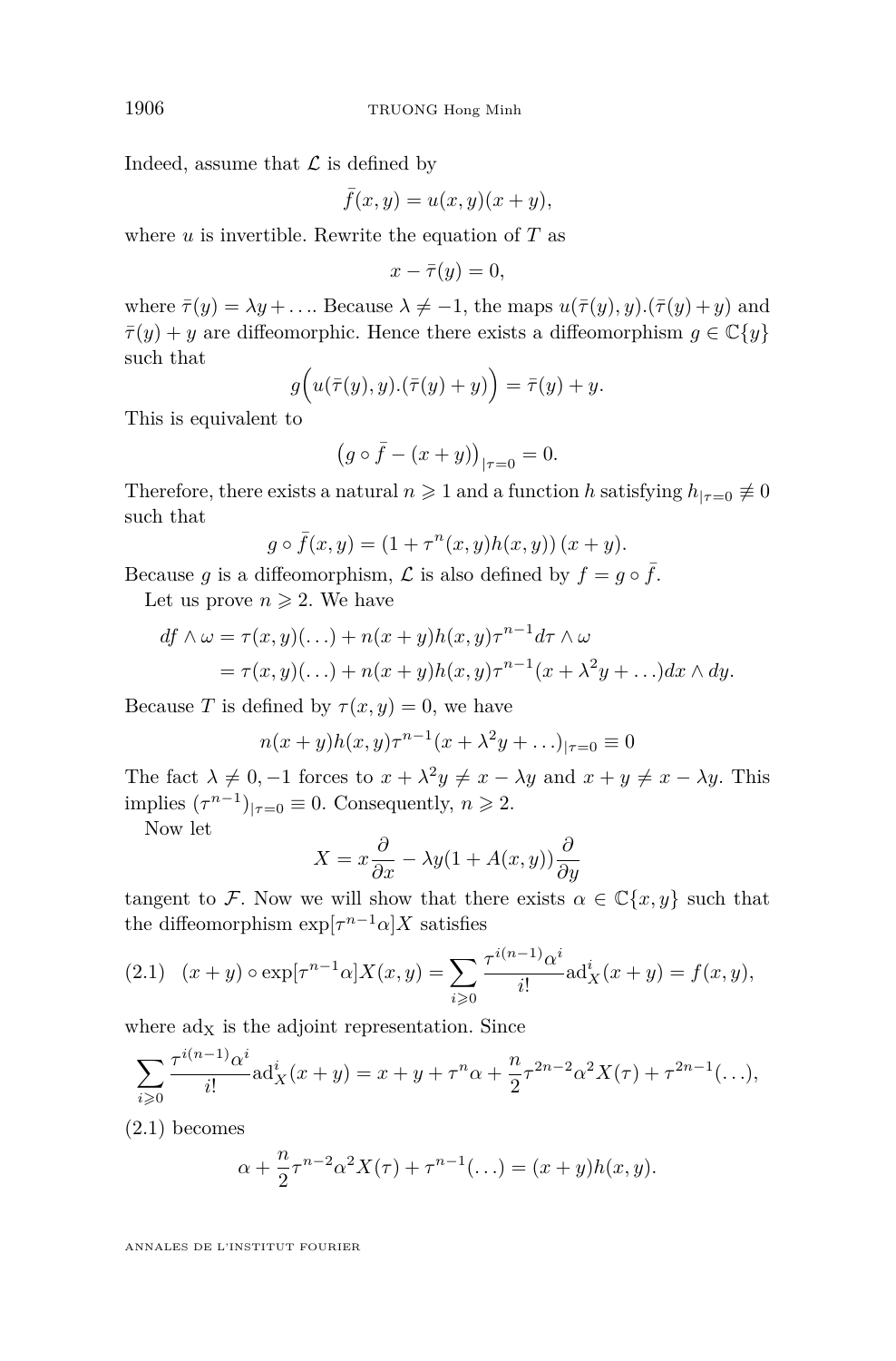<span id="page-11-0"></span>Hence, the existence of  $\alpha$  comes from the implicit function theorem.

Now we will prove the uniqueness of  $\Phi$ . In fact, we only need to show that if there exists a diffeomorphism  $\Psi$  that sends  $(\mathcal{F}, \mathcal{L}_0)$  to itself, preserves the two separatrices of F and fixes the points of T then  $\Psi = Id$ . Since  $\Psi_{|T} = Id$ , Ψ sends every leaf of F into itself. By [\[1\]](#page-24-0), there exists *β* ∈ C{*x, y*} such that

$$
\Psi = \exp[\beta]X.
$$

Because  $\mathcal{L}_0$  is defined by the function  $x + y$  and  $\Psi$  fixes points in *T*, we get

(2.2) 
$$
(x+y)\circ \exp[\beta]X = x+y.
$$

Decompose  $\beta$  into the homogeneous terms

$$
\beta = \beta_0 + \beta_1 + \beta_2 + \ldots = \beta_0 + \overline{\beta}.
$$

Since  $\mathrm{ad}_X^i(x) = x$  and  $\mathrm{ad}_X^i(y) = (-\lambda)^i y + c_i$  for all *i*, where  $c_i \in (x, y)^2$ , we have

$$
(x+y)\circ \exp[\beta]X = \sum_{i=0}^{\infty} \frac{\beta_0^i}{i!}x + \sum_{i=0}^{\infty} \frac{\beta_0^i}{i!}((-\lambda)^iy) + h.o.t.
$$
  
=  $\exp(\beta_0)x + \exp(-\lambda\beta_0)y + h.o.t.$ 

So (2.2) leads to

$$
\exp(\beta_0) = \exp(-\lambda \beta_0) = 1.
$$

Hence,

(2.3) 
$$
x \circ \exp[\beta_0]X = \sum_{i=0}^{\infty} \frac{\beta_0^i}{i!} x = \exp(\beta_0) x = x,
$$
  
(2.4)  $y \circ \exp[\beta_0]X = \sum_{i=0}^{\infty} \frac{\beta_0^i}{i!} ((-\lambda)^i y + c_i) = \exp(-\lambda \beta_0) y + c = y + c,$ 

where  $c \in (x, y)^2$ . We claim that

(2.5) 
$$
\exp[\beta]X = \exp[\beta_0]X \circ \exp[\bar{\beta}]X.
$$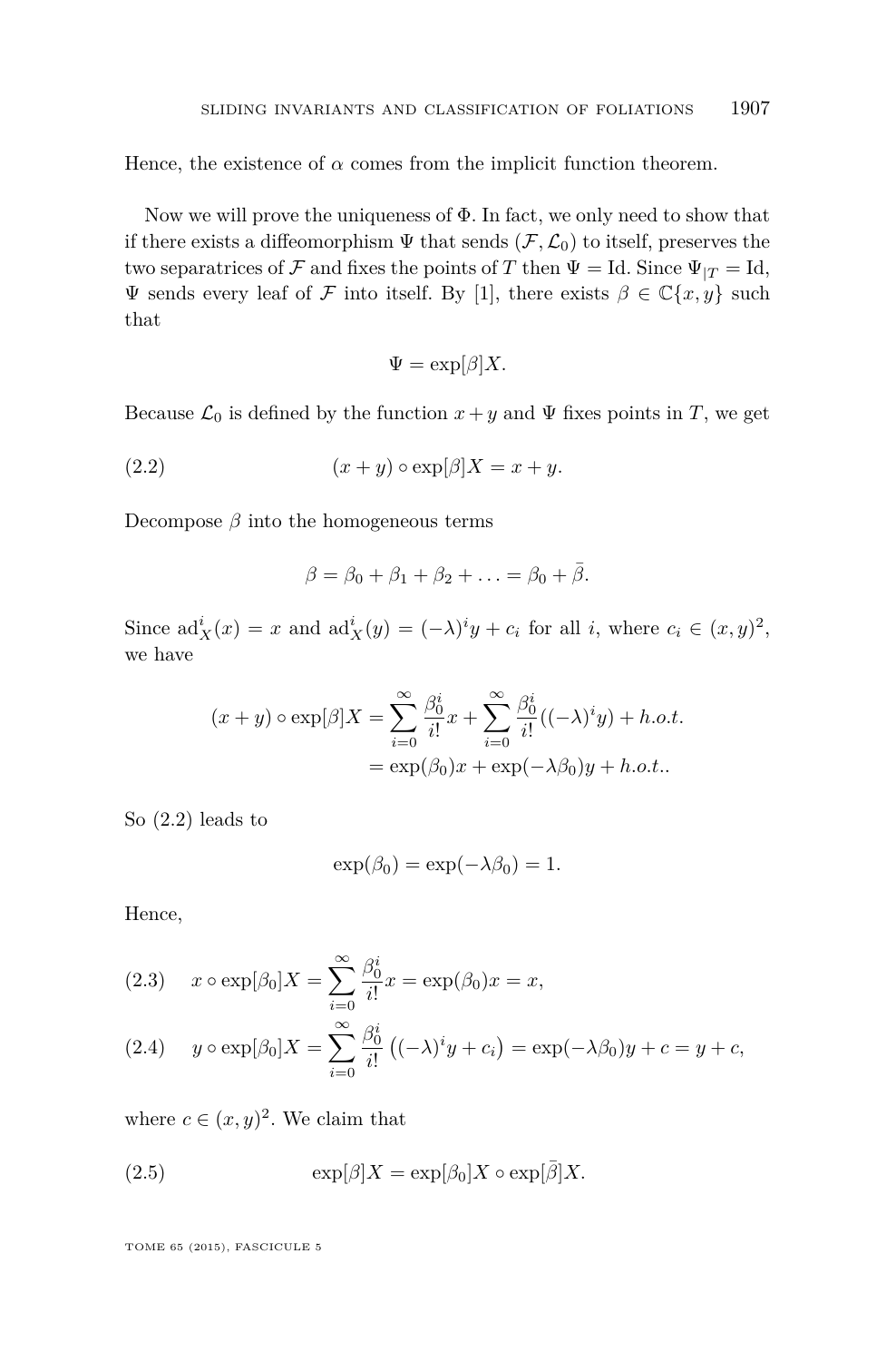<span id="page-12-0"></span>Indeed, for any  $h \in \mathbb{C}\{x, y\}$  we have

$$
h \circ \exp[\beta_0] X \circ \exp[\bar{\beta}] X = \left( \sum_{i=0}^{\infty} \frac{\beta_0^i}{i!} \mathrm{ad}_X^i(h) \right) \circ \exp[\bar{\beta}] X
$$
  

$$
= \sum_{j=0}^{\infty} \frac{\bar{\beta}^j}{j!} \mathrm{ad}_X^j \left( \sum_{i=0}^{\infty} \frac{\beta_0^i}{i!} \mathrm{ad}_X^i(h) \right)
$$
  

$$
= \sum_{k=0}^{\infty} \sum_{i+j=k} \frac{\bar{\beta}^j \beta_0^i}{j!i!} \mathrm{ad}_X^k(h)
$$
  

$$
= \sum_{k=0}^{\infty} \frac{(\bar{\beta} + \beta_0)^k}{k!} \mathrm{ad}_X^k(h)
$$
  

$$
= h \circ \exp[\beta] X.
$$

We write  $\mathrm{ad}^i_X(y+c) = (-\lambda)^i y + d_i$  where  $d_i \in (x, y)^2$ . By [\(2.3\)](#page-11-0), [\(2.4\)](#page-11-0), [\(2.5\)](#page-11-0) we get

$$
(x + y) \circ \exp[\beta]X = x \circ \exp[\beta_0]X \circ \exp[\bar{\beta}]X + y \circ \exp[\beta_0]X \circ \exp[\bar{\beta}]X
$$
  
\n
$$
= x \circ \exp[\bar{\beta}]X + (y + c) \circ \exp[\bar{\beta}]X
$$
  
\n
$$
= \sum_{i=0}^{\infty} \frac{\bar{\beta}^i}{i!}x + \sum_{i=0}^{\infty} \frac{\bar{\beta}^i}{i!}ad_X^i(y + c)
$$
  
\n
$$
= \exp(\bar{\beta})x + \exp(-\lambda\bar{\beta})y + \sum_{i=0}^{\infty} \frac{\bar{\beta}^i}{i!}d_i
$$
  
\n(2.6)  
\n
$$
= x \prod_{i=1}^{\infty} \exp(\beta_i) + y \prod_{i=1}^{\infty} \exp(-\lambda\beta_i) + \sum_{i=0}^{\infty} \frac{\bar{\beta}^i}{i!}d_i.
$$

We will prove  $\bar{\beta} = 0$  by induction. From (2.6) we have

$$
(x+y)\circ \exp[\beta]X = x(1+\beta_1) + y(1-\lambda\beta_1) + h.o.t.
$$

So [\(2.2\)](#page-11-0) forces  $\beta_1 = 0$ . Suppose that  $\beta_1 = \ldots = \beta_{k-1} = 0$ , we have

$$
(x+y)\circ \exp[\beta]X = x(1+\beta_k) + y(1-\lambda\beta_k) + h.o.t..
$$

Then [\(2.2\)](#page-11-0) again leads to  $\beta_k = 0$  and consequently  $\beta = \beta_0$ . This implies that

$$
\Psi = \exp[\beta_0]X = (x, y + c).
$$

Finally, [\(2.2\)](#page-11-0) again gives  $c = 0$ . So  $\Psi = Id$ .

COROLLARY 2.2. — Suppose that  $\mathcal F$  and  $\mathcal F'$  are two nondegenerate reduced foliations that are analytically conjugated. Let  $\mathcal L$  and  $\mathcal L'$  be two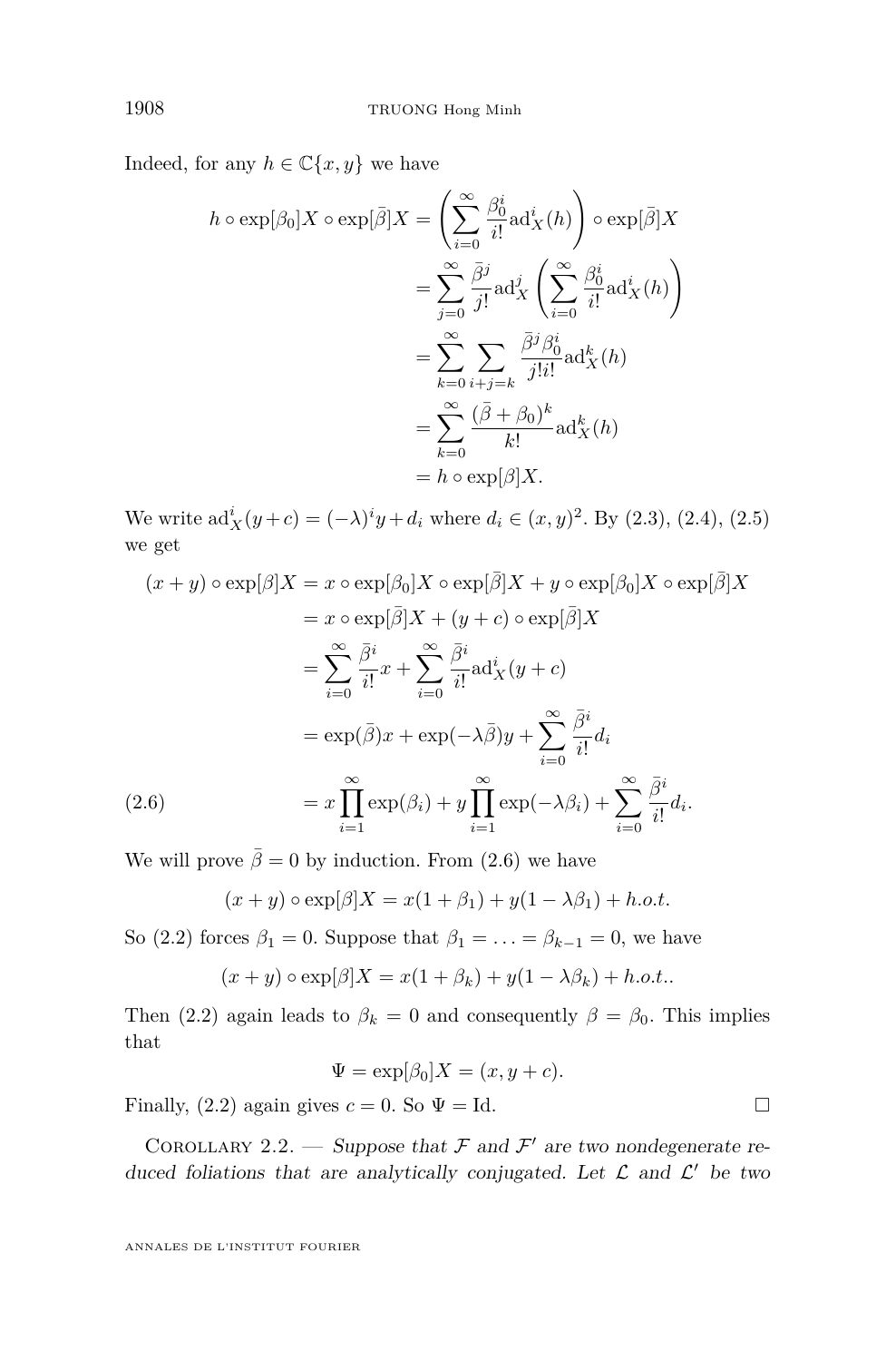<span id="page-13-0"></span>regular foliations that are transverse to the two separatrices of  $\mathcal F$  and  $\mathcal F'$  respectively. Then there exists a diffeomorphism that sends  $(\mathcal{F}, \mathcal{L})$  to  $(\mathcal{F}', \mathcal{L}')$ .

Proof. — Let  $\Psi$  be the conjugacy of  $\mathcal F$  and  $\mathcal F'$ . Denote by  $T' = \Psi(T(\mathcal F, \mathcal L)).$ Then the restriction  $\Psi_{|T(\mathcal{F},\mathcal{L})}$  commutes with the holonomies of F on  $T(\mathcal{F}, \mathcal{L})$  and  $\mathcal{F}'$  on  $T'$ . Moreover by the holonomy transport, the holonomies of  $\mathcal{F}'$  on  $T'$  and on  $T(\mathcal{F}', \mathcal{L}')$  are conjugated. Hence, the holonomies of  $\mathcal F$ on  $T(\mathcal{F}, \mathcal{L})$  and  $\mathcal{F}'$  on  $T(\mathcal{F}', \mathcal{L}')$  are conjugated. By Proposition [2.1](#page-9-0) there exists a diffeomorphism that sends  $(\mathcal{F}, \mathcal{L})$  to  $(\mathcal{F}', \mathcal{L}')$ ) and  $\Box$ 

By projecting on  $S_1$  and  $S_2$  the holonomies defined on  $T(\mathcal{F}, \mathcal{L})$  and  $T(\mathcal{F}', \mathcal{L}')$  respectively, we can obtain

COROLLARY 2.3. — If  $\Phi$  is a diffeomorphism conjugating  $(\mathcal{F}, \mathcal{L})$  and  $(\mathcal{F}', \mathcal{L}')$ , then

$$
\Phi_{|S_1} \circ g_{S_1}(\mathcal{F}, \mathcal{L}) = g_{S_1'}(\mathcal{F}', \mathcal{L}') \circ \Phi_{|S_1}.
$$

Reciprocally, if  $CS(\mathcal{F}) = CS(\mathcal{F}')$  and  $\phi : S_1 \to S'_1$  is a diffeomorphism satisfying

$$
\phi \circ g_{S_1}(\mathcal{F},\mathcal{L}) = g_{S_1'}(\mathcal{F}',\mathcal{L}') \circ \phi
$$

then  $\phi$  uniquely extends to a diffeomorphism  $\Phi$  of  $(\mathbb{C}^2,0)$  sending  $(\mathcal{F},\mathcal{L})$ to  $(\mathcal{F}', \mathcal{L}')$ .

Proof. — Because  $\Phi$  conjugates  $(\mathcal{F}, \mathcal{L})$  and  $(\mathcal{F}', \mathcal{L}')$ , the restriction  $\Phi_{|T(\mathcal{F},\mathcal{L})}$  commutes with the holonomies  $h_{\gamma}$  and  $h'_{\gamma}$  of  $\mathcal{F}$  and  $\mathcal{F}'$ . Denote by  $\pi_{S_1}$  (resp.,  $\pi_{S'_1}$ ) the projection by the leaves of  $\mathcal L$  (resp.,  $\mathcal L'$ ) from  $T(\mathcal F,\mathcal L)$ (resp.,  $T(\mathcal{F}', \mathcal{L}')$ ) to  $S_1$  (resp.,  $S'_1$ ). Since  $\Phi$  sends  $(\mathcal{F}, \mathcal{L})$  to  $(\mathcal{F}', \mathcal{L}')$ , we have

$$
\pi_{S_1'} \circ \Phi_{|T(\mathcal{F}, \mathcal{L})} = \Phi_{|S_1} \circ \pi_{S_1}.
$$

Therefore

$$
\Phi_{|S_1} \circ g_{S_1}(\mathcal{F}, \mathcal{L}) = \Phi_{|S_1} \circ \pi_{S_1} \circ h_{\gamma} \circ \pi_{S_1}^{-1}
$$
  
\n
$$
= \pi_{S'_1} \circ \Phi_{|T(\mathcal{F}, \mathcal{L})} \circ h_{\gamma} \circ \pi_{S_1}^{-1}
$$
  
\n
$$
= \pi_{S'_1} \circ h'_{\gamma} \circ \Phi_{|T(\mathcal{F}, \mathcal{L})} \circ \pi_{S_1}^{-1}
$$
  
\n
$$
= g_{S'_1}(\mathcal{F}', \mathcal{L}') \circ \pi_{S'_1} \circ \Phi_{|T(\mathcal{F}, \mathcal{L})} \circ \pi_{S_1}^{-1}
$$
  
\n
$$
= g_{S'_1}(\mathcal{F}', \mathcal{L}') \circ \Phi_{|S_1}.
$$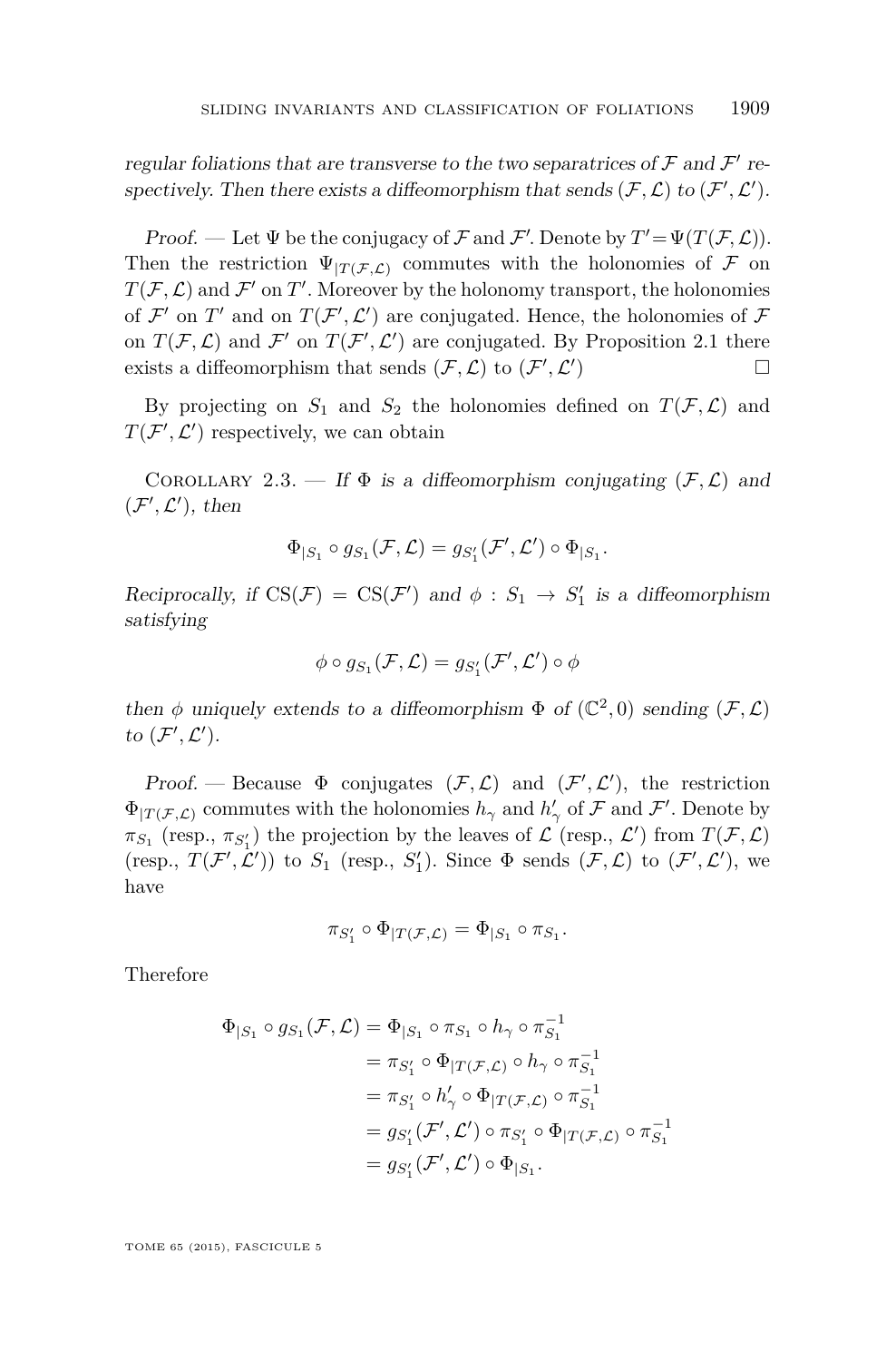Reciprocally, suppose  $\phi: S_1 \to S_1'$  is a diffeomorphism commuting with the slidings of  $\mathcal F$  and  $\mathcal F'$ . Denote by  $\psi = \pi_{S'_1}^{-1} \circ \phi \circ \pi_{S_1}$  then

$$
\psi \circ h_{\gamma} = \pi_{S_1'}^{-1} \circ \phi \circ \pi_{S_1} \circ h_{\gamma}
$$
  
\n
$$
= \pi_{S_1'}^{-1} \circ \phi \circ g_{S_1}(\mathcal{F}, \mathcal{L}) \circ \pi_{S_1}
$$
  
\n
$$
= \pi_{S_1'}^{-1} \circ g_{S_1'}(\mathcal{F}', \mathcal{L}') \circ \phi \circ \pi_{S_1}
$$
  
\n
$$
= h'_{\gamma} \circ \pi_{S_1'}^{-1} \circ \phi \circ \pi_{S_1}
$$
  
\n
$$
= h'_{\gamma} \circ \psi.
$$

By Proposition [2.1,](#page-9-0)  $\psi$  uniquely extends to a diffeomorphism  $\Phi$  that sends  $(\mathcal{F}, \mathcal{L})$  to  $(\mathcal{F}', \mathcal{L}')$  $\Box$ 

Remark 2.4. – In particular, if in Corollary [2.3](#page-13-0) we have  $S_1 = S_1'$  and  $g_{S_1}(\mathcal{F}, \mathcal{L}) = g_{S_1'}(\mathcal{F}', \mathcal{L}')$  then there exists a diffeomorphism sending  $(\mathcal{F}, \mathcal{L})$ to  $(\mathcal{F}', \mathcal{L}')$  and fixing points in  $S_1$ .

#### **3. Strict classification of foliations in** M

This whole section is devoted to prove Theorem [1.8.](#page-8-0)

Proof of Theorem [1.8.](#page-8-0)

- $((ii) \Rightarrow (iii))$  This direction is obvious.
- $((i) \Rightarrow (ii))$  Since the Camacho-sad index is an analytic invariant, it is obvious that  $\text{CS}(\tilde{\mathcal{F}}) = \text{CS}(\tilde{\mathcal{F}}')$ .

Let  $\Phi$  be the strict conjugacy and  $\tilde{\Phi}: (\mathcal{M}, \mathcal{D}) \to (\mathcal{M}, \mathcal{D})$  be its lifting by  $\sigma$ . Suppose that a non-corner point *m* of  $\mathcal{D}$  is a fixed point of  $\tilde{\Phi}$ . Then the linear map  $D\Phi(m)$  has two eigenvalues. One corresponds to the direction of the divisor. We denote by  $v(\tilde{\Phi})(m)$  the other eigenvalue and define  $v(\Phi)(m) = 1$  for each corner *m*.

LEMMA 3.1. —  $\tilde{\Phi}_{|\mathcal{D}} = \text{Id}$  so  $v(\tilde{\Phi})$  is a function defined on  $\mathcal{D}$  and moreover  $v(\tilde{\Phi}) \equiv 1$ .

Proof. — Denote by  $\sigma_1$  the standard blowing-up at the origin of  $(\mathbb{C}^2, 0)$ 

$$
\sigma_1: (\mathcal{M}_1, D_1) \to (\mathbb{C}^2, 0).
$$

On  $D_1$ , we use the two standard chart  $(x, \bar{y})$  and  $(\bar{x}, y)$  together with the transition functions  $\bar{x} = \bar{y}^{-1}$ ,  $y = x\bar{y}$ . Suppose that

$$
\Phi(x,y) = (x + \alpha(x,y), y + \beta(x,y)), \ \alpha, \beta \in (x,y)^2.
$$

<span id="page-14-0"></span>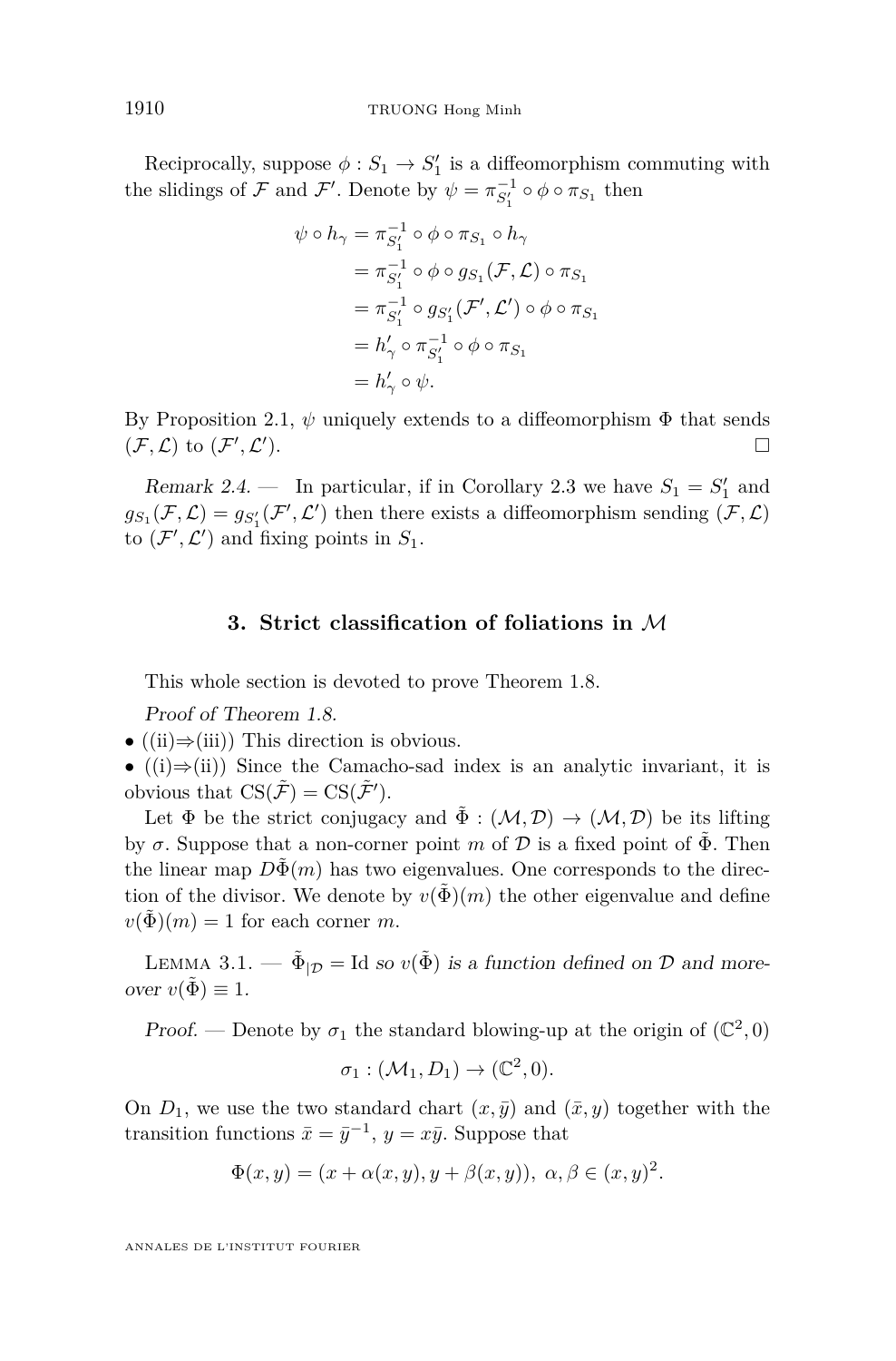Then in the coordinate system  $(x, \bar{y})$  we have

$$
\Phi_1(x,\bar{y}) = \sigma_1^* \Phi(x,\bar{y}) = \left(x + \alpha(x,x\bar{y}), \frac{x\bar{y} + \beta(x,x\bar{y})}{x + \alpha(x,x\bar{y})}\right)
$$

$$
= (x(1 + \ldots), \bar{y} + x(\beta_0 + \ldots)),
$$

where  $\beta_0 = \frac{\partial^2 \beta}{\partial x^2}(0,0)$ . Therefore  $\Phi_1 : (\mathcal{M}_1, \mathcal{D}_1) \to (\mathcal{M}_1, D_1)$  fixes points in  $D_1$  and  $v(\Phi_1) \equiv 1$ . Let  $p$  be a non-reduced singularity of  $\sigma_1^* \mathcal{F}$  on  $D_1$ . We will show that  $D\Phi_1(p) = \text{Id}$  and apply the inductive hypothesis for  $\Phi_1$  in a neighborhood of *p*. Indeed, let  $\sigma_2$  be the blowing-up at *p* and  $D_2 = \sigma_2^{-1}(p)$ . Denote by  $S_p$  and  $S'_p$  all invariant curves of  $\sigma_1^* \mathcal{F}$  and  $\sigma_1^* \mathcal{F}'$ through  $p$ . Because every element in  $M$  after desingularization admits no dead component in its exceptional divisor, *D*<sup>2</sup> is not a dead component. Therefore there is at least one irreducible component  $\ell_p$  of  $S_p$  that are not tangent to  $D_1$ . Because  $\Phi_{1*}(S_p) = S'_p$  and  $\text{Sep}(\tilde{\mathcal{F}})/\text{/Sep}(\tilde{\mathcal{F}}')$ ,  $D\phi_1(p)$  has an eigenvector different from the direction of  $D_1$ , which is corresponding to the direction of  $\ell_p$ . So  $D\Phi_1(p)$  has two eigenvectors. Since both of their eigenvalues are 1, we have  $D\Phi_1(p) = \text{Id}$ .

Now let  $\mathcal{L} \in \mathcal{R}_{\mathcal{F}}(\mathcal{L}_0)$  and denote by  $\mathcal{L}' = \Phi_*(\mathcal{L})$ . Since  $\tilde{\Phi}_{|\mathcal{D}} = \text{Id}$ , the strict transforms  $\tilde{\mathcal{L}}$  and  $\tilde{\mathcal{L}}'$  have the same Dulac maps. Moreover, because  $\text{Sep}(\tilde{\mathcal{F}})/\!/\!\text{Sep}(\tilde{\mathcal{F}}'),$  at each singularity  $p$  of  $\tilde{\mathcal{F}},$   $D\tilde{\Phi}(p)$  has two eigenvectors. As  $v(\tilde{\Phi}) \equiv 1$  and  $\tilde{\Phi}_{|\mathcal{D}} = \text{Id}$  we have  $D\tilde{\Phi}(p) = \text{Id}$ . Therefore the invariant curves of  $\tilde{\mathcal{L}}$  and  $\tilde{\mathcal{L}}'$  through *p* are tangent. This gives  $\mathcal{L}' = \Phi_*(\mathcal{L}) \in \mathcal{R}_{\mathcal{F}}(\mathcal{L}_0)$ . Because  $\tilde{\Phi}$  fixes points in D, by Corollary [2.3](#page-13-0) the identity map commutes with the slides of F and F'. This leads to  $S(F, \mathcal{L}) = S(F', \mathcal{L}')$ . Consequently,  $\mathfrak{S}(\mathcal{F},\mathcal{L}_0)=\mathfrak{S}(\mathcal{F}',\mathcal{L}_0).$  Moreover, the vanishing holonomy representation of F and F' are conjugated by  $\tilde{\Phi}$ . Since  $v(\tilde{\Phi}) \equiv 1$  this conjugacy is strict.

• ((iii)  $\Rightarrow$  (i)) Suppose that  $\mathcal{L}, \mathcal{L}' \in \mathcal{R}_{\mathcal{F}}(\mathcal{L}_0)$  satisfy  $S(\mathcal{F}, \mathcal{L}) = S(\mathcal{F}', \mathcal{L}')$ . By Corollary [2.3,](#page-13-0) at each singularity  $p_i, i \in \{1, \ldots, k\}$ , of  $\tilde{\mathcal{F}}$  there exists a neighborhood  $U_i$  of  $p_i$  and a local conjugacy

$$
\Phi_i: (\tilde{\mathcal{F}}, \tilde{\mathcal{L}})_{|U_i} \to (\tilde{\mathcal{F}}', \tilde{\mathcal{L}}')_{|U_i}
$$

such that  $\Phi_{i|\mathcal{D}\cap U_i} = \text{Id}$ . Let  $U_0$  be a neighborhood of  $\mathcal{D} \setminus \cup_{i=1}^k U_i$  such that  $U_0$  does not contain any singularity of  $\tilde{\mathcal{F}}$ . Note that  $U_0$  is not connected and the restriction of  $\tilde{\mathcal{F}}$  and  $\tilde{\mathcal{F}}'$  on  $U_0$  are regular. The strict conjugacy of the vanishing holonomy representations can be extended by path lifting method to the conjugacy

$$
\Phi_0: (\tilde{\mathcal{F}}, \tilde{\mathcal{L}})_{|U_0} \to (\tilde{\mathcal{F}}', \tilde{\mathcal{L}}')_{|U_0},
$$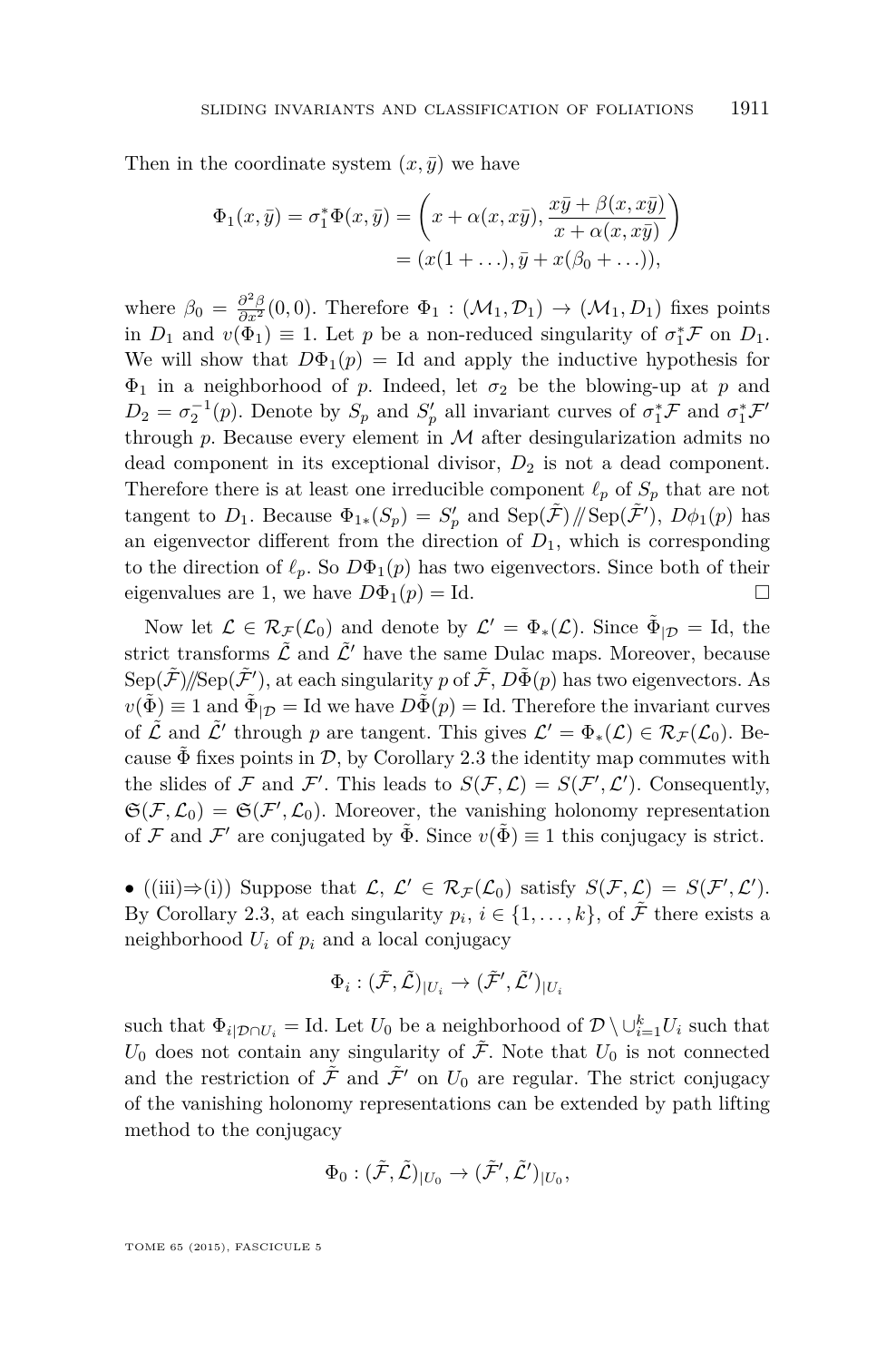<span id="page-16-0"></span>satisfying that the second eigenvalue function  $v(\Phi_0)$  is identically 1. We will show that on each intersection  $V_i = U_i \cap U_0$ ,  $\Phi_i$  and  $\Phi_0$  coincide. Denote by

$$
\Psi_i = \Phi_{i|V_i}^{-1} \circ \Phi_{0|V_i} : (\tilde{\mathcal{F}}, \tilde{\mathcal{L}})_{|V_i} \to (\tilde{\mathcal{F}}, \tilde{\mathcal{L}})_{|V_i}.
$$

We claim that  $v(\Psi_i) \equiv 1$  on  $\mathcal{D} \cap V_i$ . Let  $p, q$  in  $V_i \cap \mathcal{D}$ . Denote by  $l_p$ and  $l_q$  the invariant curves of  $\tilde{\mathcal{L}}$  through p and q respectively. As the two maps  $\Psi_{i|l_p}$  and  $\Psi_{i|l_q}$  are conjugated by the holonomy transport, we have  $v(\Psi_i)(p) = v(\Psi_i)(q)$ . Consequently,  $v(\Psi_i)$  is constant on  $V_i$ . Since  $v(\Phi_0) \equiv$ 1, it follows that  $v(\Phi_i)$  is constant on  $V_i \cap \mathcal{D}$ . Therefore,  $v(\Phi_i)$  is constant on  $U_i \cap \mathcal{D}$ . Moreover, at the singularity  $p_i$ ,  $D\Phi_i(p_i)$  has three eigenvectors corresponding to the directions of the divisor and the directions of invariant curves of  $\tilde{\mathcal{F}}$  and  $\tilde{\mathcal{L}}$  through  $p_i$ . Since  $D\Phi_i(p_i)$  has also one eigenvalue 1 corresponding to the directions of the divisor, we have  $D\Phi_i(p_i) = \text{Id}$ . This gives  $v(\Phi_i) \equiv 1$  and consequently  $v(\Psi_i) \equiv 1$ .

Now at each point  $p \in V_i \cap \mathcal{D}$ , the map  $\Psi_{i|l_p}$  commutes with the holonomy of  $\tilde{\mathcal{F}}$  around  $p_i$ . Since the Camacho-Sad index  $\lambda_i$  of  $\tilde{\mathcal{F}}$  at  $p_i$  is not rational, Lemma 3.2 below says that  $\Psi_{i|l_p} = \text{Id}$  and so  $\Psi_i = \text{Id}$ . Hence we can glue all  $\Phi_i$  together and the strict conjugacy we need is the projection of this diffeomorphism on  $(\mathbb{C}^2, 0)$  by  $\sigma$ .

LEMMA 3.2. — Let  $h \in \text{Diff}(\mathbb{C}, 0)$  such that  $h'(0) = \exp(2\pi i \lambda)$  where  $\lambda \notin \mathbb{Q}$ . If  $\psi \in \text{Diff}(\mathbb{C}, 0)$  satisfying  $\psi'(0) = 1$  and  $\psi \circ h = h \circ \psi$  then  $\psi = \text{Id}$ .

Proof. — Since  $\lambda \notin \mathbb{Q}$ , there is a formal diffeomorphism  $\phi$  such that  $\phi \circ h \circ \phi^{-1}(z) = \exp(2\pi i \lambda) z$ . Denote by  $\tilde{\psi} = \phi \circ \psi \circ \phi^{-1}$ , then  $\tilde{\psi}'(0) = 1$  and  $\tilde{\psi}(\exp(2\pi i\lambda)z) = \exp(2\pi i\lambda)\tilde{\psi}$ . The proof is reduced to show that  $\tilde{\psi} = Id$ . Suppose that  $\tilde{\psi}(z) = z + \sum_{j=2}^{\infty} a_j z^j$ . Then

$$
\tilde{\psi}(\exp(2\pi i\lambda)z) = \exp(2\pi i\lambda)z + \sum_{j=2}^{\infty} a_j \exp(2j\pi i\lambda)z^j,
$$

and

$$
\exp(2\pi i\lambda)\tilde{\psi}(z) = \exp(2\pi i\lambda)z + \sum_{j=2}^{\infty} a_j \exp(2\pi i\lambda)z^j.
$$

Since  $\lambda \notin \mathbb{Q}$ , it forces  $a_j = 0$  for all  $j \geq 2$ . Hence  $\tilde{\psi} = \text{Id}$ .

#### **4. Finite determinacy**

Let *S* be a germ of curve at *p* in a surface *X*. We denote by  $\Sigma(S)$  the set of all germs of singular curves having the same desingularization map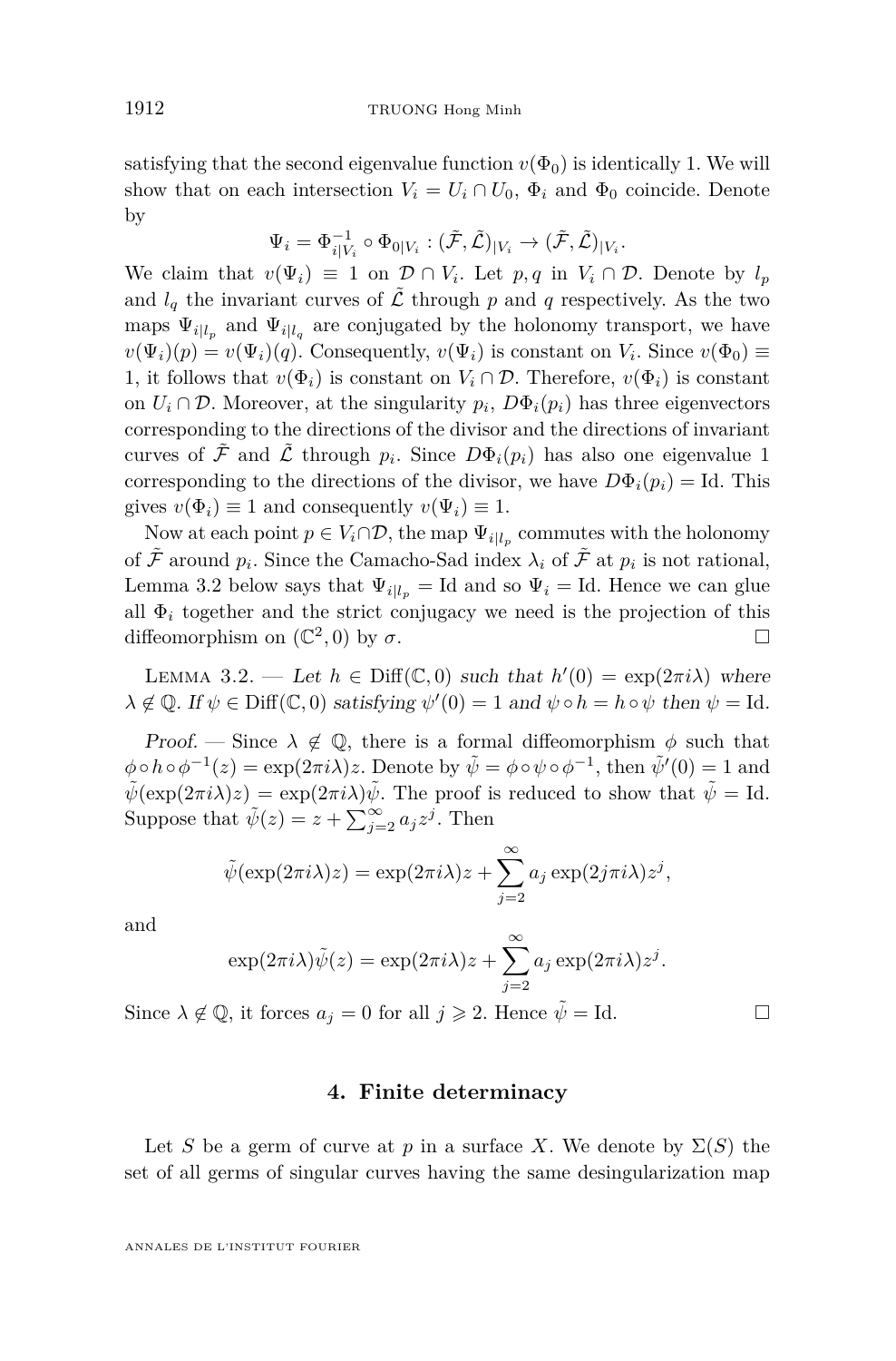<span id="page-17-0"></span>and having the same singularities as *S* after desingularization. Here, the singularities of *S* after desingularization are the singularities of the curve defined by the union of strict transform of *S* and the exceptional divisor. If *S* is smooth, we denote by  $\mathfrak{m}^n(S)$  the set of all holomorphic functions on *S* whose vanishing orders at *p* are at least *n*.

PROPOSITION 4.1. — Let *S* be a germ of curve in  $(\mathbb{C}^2,0)$  and  $S_1,\ldots,S_k$ be its irreducible components. Suppose that  $\sigma : (\mathcal{M}, \mathcal{D}) \to (\mathbb{C}^2, 0)$  is a finite composition of blowing-ups such that all the transformed curves  $\sigma^* S_i = \tilde{S}_i$ are smooth. Then there exists a natural *N* such that if  $f_i \in \mathfrak{m}^N(\tilde{S}_i)$ ,  $i =$ 1,...,k, then there exists  $F \in \mathbb{C}\{x, y\}$  such that  $F \circ \sigma_{|\tilde{S}_i} = f_i$ . Moreover, the same *N* can be chosen for all elements in  $\Sigma(S)$ .

Proof. — We first consider the statement when *S* is irreducible. If *S* is smooth then  $\tilde{S}$  is diffeomorphic to *S*. So we can suppose that *S* is singular. Denote by  $p = \tilde{S} \cap \mathcal{D}$ . Choose a coordinate system  $(x_p, y_p)$  in a neighborhood of *p* such that  $\tilde{S} = \{y_p = 0\}$  and  $\mathcal{D} = \{x_p = 0\}$ . Then  $\sigma^{-1}$  is defined by

$$
x_p = \frac{\alpha(x, y)}{\beta(x, y)}
$$
 and  $y_p = \frac{\mu(x, y)}{\nu(x, y)}$ ,

where  $\alpha, \beta, \mu, \nu \in \mathbb{C}\{x, y\}$ ,  $gcd(\alpha, \beta) = 1$  and  $gcd(\mu, \nu) = 1$ . So we have

(4.1) 
$$
\frac{\alpha \circ \sigma(x_p, y_p)}{\beta \circ \sigma(x_p, y_p)} = x_p
$$

Therefore, there exist a natural *k* and a holomorphic function *h* such that

(4.2) 
$$
\alpha \circ \sigma(x_p, y_p) = x_p^{k+1} h(x_p, y_p), \ \beta \circ \sigma(x_p, y_p) = x_p^k h(x_p, y_p),
$$

where  $x_p \nmid h$ . We claim that *h* is a unit. Indeed, suppose  $h(0,0) = 0$ and denote by  $\tilde{L}$  the curve  $\{h(x_p, y_p) = 0\}$ . Let L be a curve defined in  $(\mathbb{C}^2, 0)$  such that  $\sigma^*(L) = \tilde{L}$ . Let  $\{\bar{h}(x, y) = 0\}$  be a reduced equation of *L*. By (4.2),  $h|\alpha$  and  $h|\beta$ . It contradicts gcd( $\alpha, \beta$ ) = 1. Now denote by  $u(x_p) = h(x_p, 0)$  which is a unit, we have

(4.3) 
$$
\alpha \circ \sigma(x_p, 0) = u(x_p) x_p^{k+1}, \ \beta \circ \sigma(x_p, 0) = u(x_p) x_p^k.
$$

For each  $m \geq (k-1)(k+1)$  there exists  $j \in \{0, \ldots, k-1\}$  such that  $k|(m - j(k + 1))$ . Thus

$$
m = ik + j(k+1), \, i, j \in \mathbb{N}.
$$

From (4.3), we deduce that if a holomorphic function  $f(x_p)$  satisfies  $x_p^{(k-1)(k+1)}$  |  $f(x_p)$  then there exists a holomorphic function  $F(x, y)$  such that  $F \circ \sigma(x_p, 0) = f(x_p)$ . Consequently

(4.4) 
$$
\mathfrak{m}^{(k-1)(k+1)}(\tilde{S}) \subset \sigma^* \mathbb{C}\{x,y\}_{|\tilde{S}}.
$$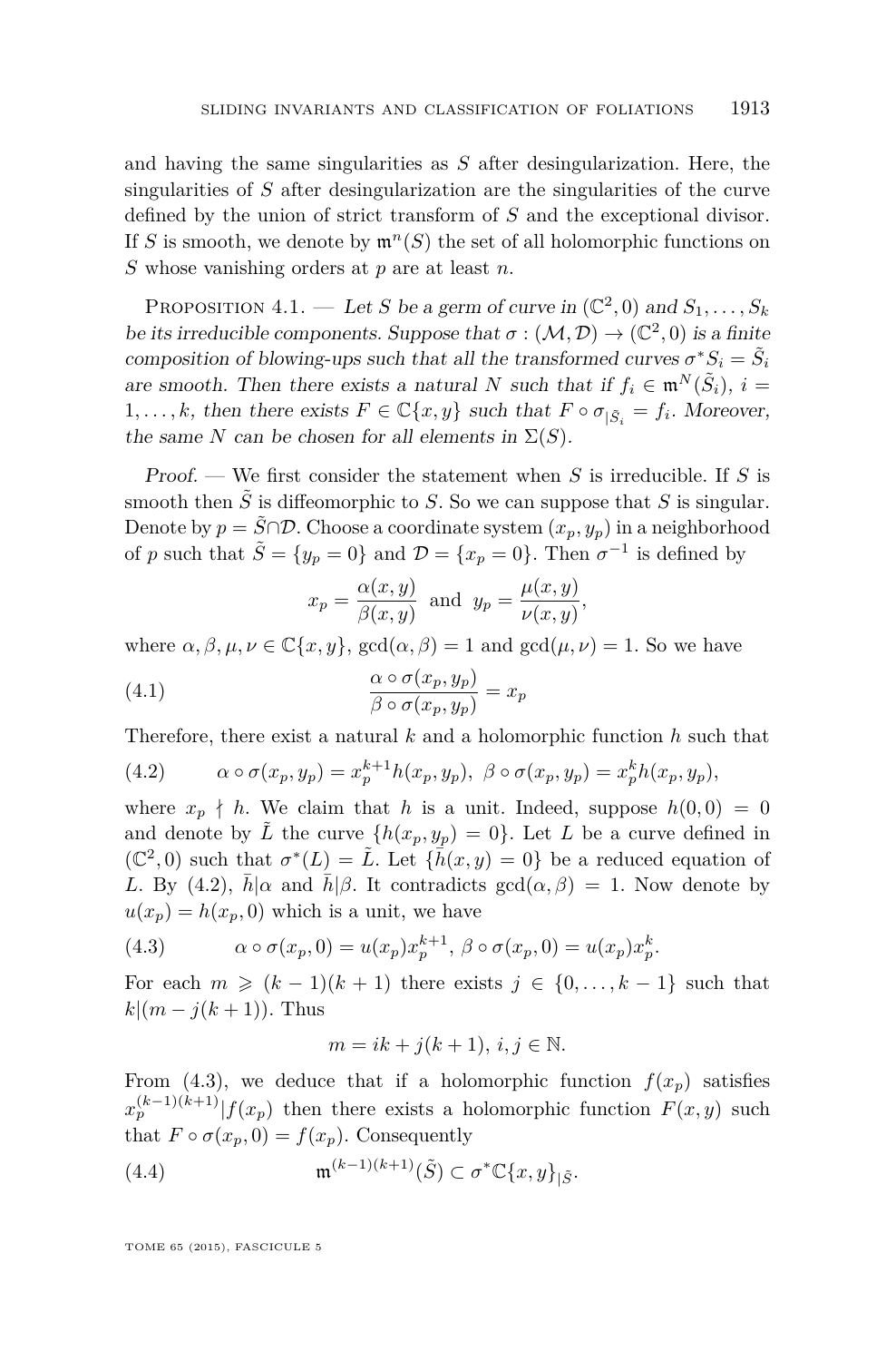In the general case, suppose that  $S_i$  is defined by  $\{g_i = 0\}$ . If  $f_i \in \mathfrak{m}^N(\tilde{S}_i)$ ,  $i = 1, \ldots, k$ , with *N* big enough, there exist  $F_i$ ,  $i = 1, \ldots, k$ , such that  $F_i \circ \sigma_{|\tilde{S}_i} = f_i$ . We will find a holomorphic function *F* such that  $F_{|S_i} = F_i|_{S_i}$ for all  $i = 1, \ldots, k$ . This is reduced to show that there exists a natural M such that the following morphism  $\Theta$  is surjective

$$
\frac{(x,y)^M}{(g_1)\cap \ldots \cap (g_k)\cap (x,y)^M} \to \frac{(x,y)^M}{(g_1)\cap (x,y)^M} \oplus \ldots \oplus \frac{(x,y)^M}{(g_k)\cap (x,y)^M}.
$$

Indeed, by Hilbert's Nullstellensatz, there exists a natural *M*<sup>1</sup> such that

$$
(4.5) \qquad \qquad (x,y)^{M_1} \subset (g_i,g_j)
$$

for all  $1 \leq i < j \leq k$ . We will show that for all  $i = 1, \ldots, k, j = 0, \ldots, (k - 1)$  $1)M_1$  the elements  $e_{ij} = (0, \ldots, x^j y^{(k-1)M_1-j}, \ldots, 0)$ , where  $x^j y^{(k-1)M_1-j}$ is in the  $i^{th}$  position, are in Im $\Theta$  and then *M* can be chosen as  $(k-1)M_1$ . We decompose

$$
x^{j}y^{(k-1)M_1-j} = \prod_{\substack{l=1,\ldots,k \\ l \neq i}} x^{j_l}y^{M_1-j_l},
$$

where  $0 \leq j_l \leq M_1$ . By (4.5), there exist  $a_{il}, b_{il} \in \mathbb{C}\{x, y\}$  such that  $a_{il}g_i + b_{il}g_l = x^{j_l}y^{M_1-j_l}$ . This implies that

$$
e_{ij} = \Theta \left( \prod_{\substack{l=1,\ldots,k \\ l \neq i}} \left( x^{j_l} y^{M_1 - j_l} - a_{il} g_i \right) \right) \in \text{Im}\Theta
$$

Now we will show that the same *N* can be chosen for all elements of  $\Sigma(S)$ . In the case *S* is irreducible, let *S'* in  $\Sigma(S)$  and  $\{y_p = s(x_p)\}\)$  be the equation of  $\sigma^*(S') = \tilde{S}'$ . We also have

$$
\alpha \circ \sigma(x_p, s(x_p)) = v(x_p)x_p^{k+1}, \ \beta \circ \sigma(x_p, s(x_p)) = v(x_p)x_p^k,
$$

where  $v(x_p) = h(x_p, s(x_p))$  which is a unit. Consequently, [\(4.4\)](#page-17-0) holds. In the general case, it is sufficient to show that the same  $M_1$  in (4.5) can be chosen for all elements of  $\Sigma(S)$ . Let  $M_{ij}$  be the smallest natural satisfying

$$
(x,y)^{M_{ij}} \subset (g_i,g_j).
$$

We claim that

$$
M_{ij} \leqslant I(g_i, g_j) = \dim_{\mathbb{C}} \frac{\mathbb{C}\{x, y\}}{(g_i, g_j)}.
$$

Indeed, there exists  $x^l y^{M_{ij}-1-l} \notin (g_i, g_j)$ . Let  $P_m$ ,  $m = 1, \ldots, M_{ij}$ , be a sequence of monomials such that  $P_1 = 1$ ,  $P_{M_{ij}} = x^{l}y^{M_{ij}-1-l}$  and either  $P_{m+1} = x \cdot P_m$  or  $P_{m+1} = y \cdot P_m$ . Since  $P_m | P_{M_{ij}}$  we have  $P_m \notin (g_i, g_j)$  for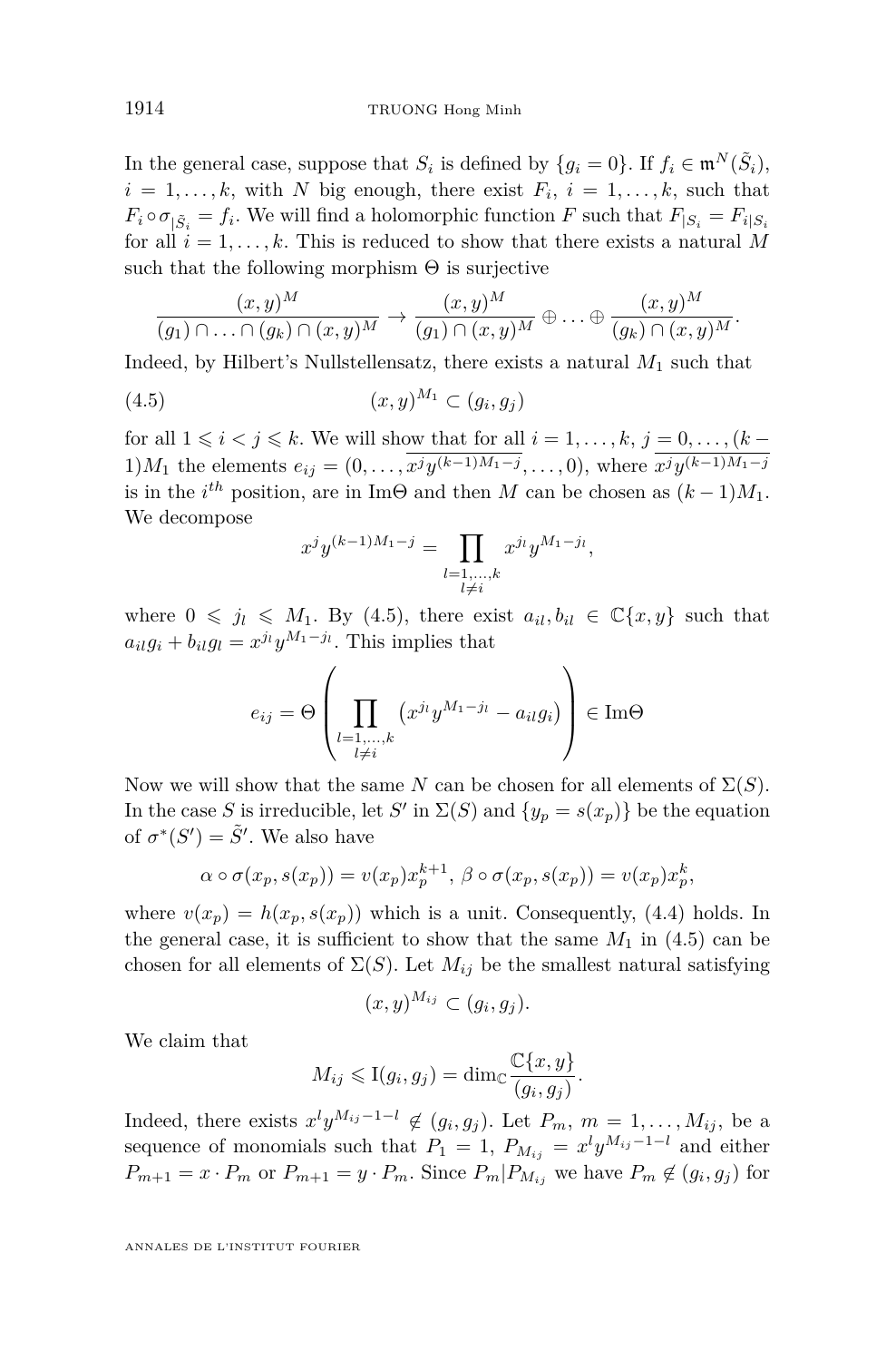<span id="page-19-0"></span>all  $m = 1, \ldots, M_{ij}$ . We will show that  $\{P_1, \ldots, P_{M_{ij}}\}$  is independent in the vector space  $\frac{\mathbb{C}\{x,y\}}{(g_i,g_j)}$  over  $\mathbb{C}$ . Suppose that

$$
c_1P_1+\ldots+c_{M_{ij}}P_{M_{ij}}\in (g_i,g_j).
$$

Suppose there exists  $c_m \neq 0$ . Let  $m_0$  be the smallest natural such that  $c_{m_0} \neq 0$ . Then

$$
c_{m_0}P_{m_0} + \ldots + c_{M_{ij}}P_{M_{ij}} = P_{m_0}(c_{m_0} + \ldots) \in (g_i, g_j).
$$

This implies that  $P_{m_0}$  in  $(g_i, g_j)$  and it is a contradiction.

Now, it is well known that the intersection number  $I(g_i, g_j)$  is a topological invariant. It means that if two curves  $\{g_i \cdot g_j = 0\}$  and  $\{g'_i \cdot g'_j = 0\}$  are topologically conjugated then  $I(g_i, g_j) = I(g'_i, g'_j)$ . Consequently,  $M_1$  can be chosen as  $max_{1 \leq i \leq j \leq k} I(g_i, g_j)$  that doesn't depend on the elements of  $\Sigma(S)$ .

Now, we will prove the finite determinacy property of the slidings of foliations.

Proof of Theorem [1.9.](#page-8-0) — Suppose that  $\tilde{T}(\mathcal{F}, \mathcal{L}) = \cup T_i$ ,  $\tilde{T}'(\mathcal{F}', \mathcal{L}') = \cup T'_i$ where  $T_i$  and  $T'_i$  are irreducible components of  $T(\mathcal{F}, \mathcal{L})$  and  $T(\mathcal{F}', \mathcal{L}')$ . Then the singularities of  $\tilde{\mathcal{F}}$  and  $\tilde{\mathcal{F}}'$  are  $p_i = T_i \cap \mathcal{D} = T'_i \cap \mathcal{D}$ . Denote by  $h_{i\gamma}$  the holonomy of  $\tilde{\mathcal{F}}$  on  $T_i$ .

Now let  $p_i$  be a singularity  $\tilde{\mathcal{F}}$ . We first suppose that  $p_i$  is not a corner. Denote by *D* the irreducible component of  $D$  through  $p_i$ . Because  $\tilde{\mathcal{F}}$  and  $\tilde{\mathcal{F}}'$  are strictly conjugated in a neighborhood of  $p_i$ , by Corollaries [2.2](#page-12-0) and [2.3,](#page-13-0) there exists a diffeomorphism  $\psi_i$  in  $\text{Diff}(D, p_i)$  tangent to identity such that

(4.6) 
$$
\psi_i \circ g_{D,p_i}(\tilde{\mathcal{F}}, \tilde{\mathcal{L}}) = g_{D,p_i}(\tilde{\mathcal{F}}', \tilde{\mathcal{L}}') \circ \psi_i.
$$

Let  $\pi_D$  (resp.,  $\pi'_D$ ) be the projection from  $T_i$  (resp.,  $T'_i$ ) to D that follows the leaves of  $\tilde{\mathcal{L}}$  (resp.,  $\tilde{\mathcal{L}}'$ ). Denote by

(4.7) 
$$
\phi_i = \pi_D^{-1} \circ \psi_i^{-1} \circ \pi_D.
$$

Then  $\phi_i \in \text{Diff}(T_i, p_i)$ . Since  $J^N(S(\mathcal{F}, \mathcal{L})) = J^N(S(\mathcal{F}', \mathcal{L}'))$ ,  $\phi_i$  is tangent to identity map at order at least *N*.

In the case  $p_i$  is a corner, let  $D$  be one of two irreducible components of D through  $p_i$  and define  $\phi_i$  as above. We also have that  $\phi_i$  is tangent to identity map at order at least *N*.

LEMMA 4.2. — Suppose that there exists a diffeomorphism  $\Phi$  such that the lifting  $\sigma^*(\Phi) = \tilde{\Phi}$  satisfies

•  $\tilde{\Phi}_{|\mathcal{D}} = \text{Id},$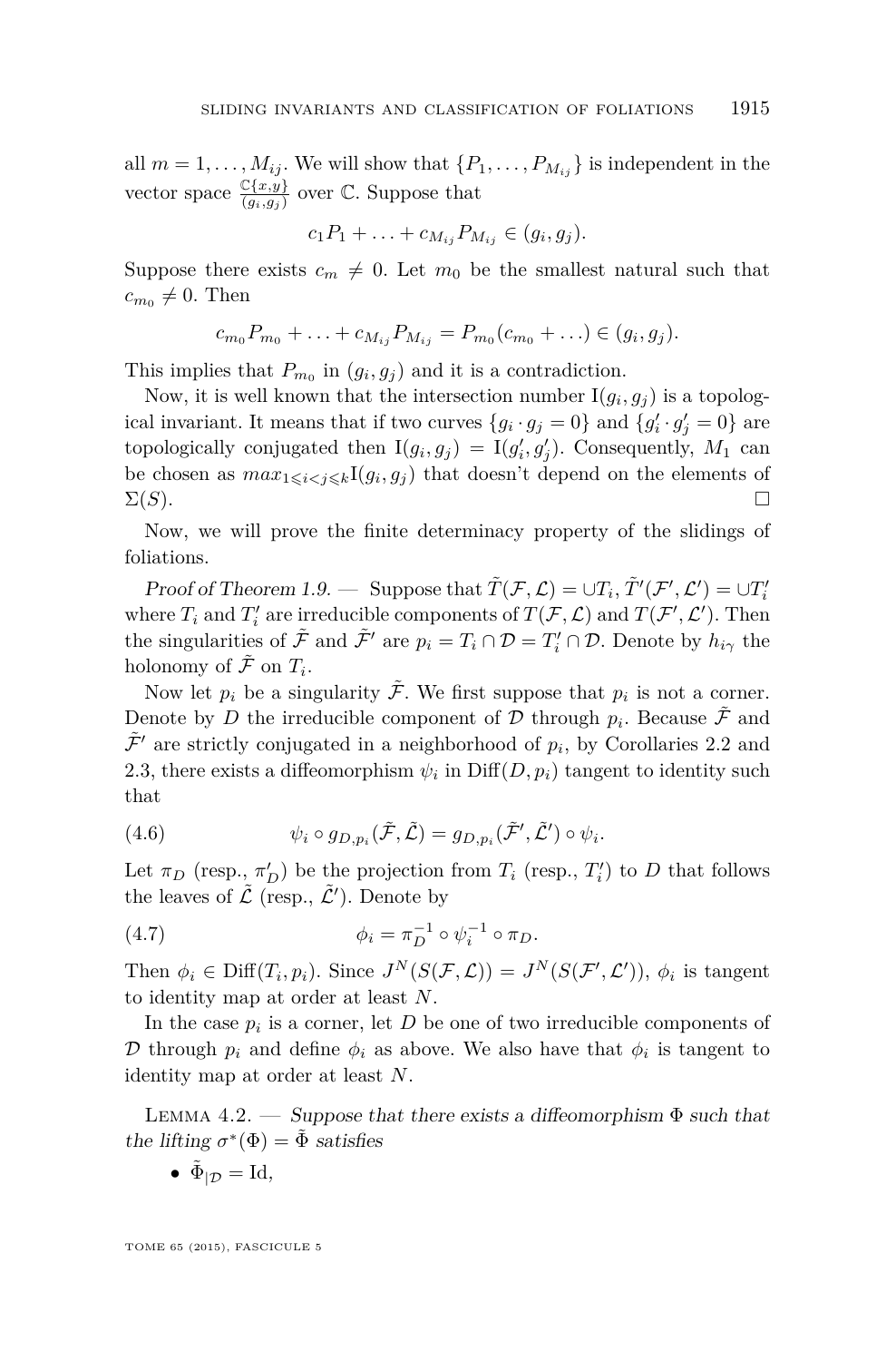\n- \n
$$
\tilde{\Phi}_{|T_i} = \phi_i,
$$
\n
\n- \n $T(\mathcal{F}, \Phi_* \mathcal{L}) = T(\mathcal{F}, \mathcal{L}).$ \n
\n- \n Then  $\mathcal{L}'' = \Phi_*(\mathcal{L})$  satisfies  $S(\mathcal{F}, \mathcal{L}'') = S(\mathcal{F}', \mathcal{L}')$ .\n
\n

Proof. — Let  $p_i$  be a singularity  $\tilde{\mathcal{F}}$ . In the case  $p_i$  is not a corner, we denote *D*,  $\pi_D$ ,  $\pi'_D$  as above. Let  $\pi''_D$  be the projection following the leaves of  $\tilde{\mathcal{L}}''$  from  $T_i$  to D, then

$$
\pi_D'' = \pi_D \circ \phi_i^{-1}.
$$

We have

$$
g_{D,p_i}(\tilde{\mathcal{F}}, \tilde{\mathcal{L}}'') = \pi_D'' \circ h_{i\gamma} \circ \pi_D''^{-1}
$$
  
=  $\pi_D \circ \phi_i^{-1} \circ h_{i\gamma} \circ \phi_i \circ \pi_D^{-1}$   
=  $\psi_i \circ \pi_D \circ h_{i\gamma} \circ \pi_D^{-1} \circ \psi_i^{-1}$   
=  $\psi_i \circ g_{D,p_i}(\tilde{\mathcal{F}}, \tilde{\mathcal{L}}) \circ \psi_i^{-1}$   
=  $g_{D,p_i}(\tilde{\mathcal{F}}', \tilde{\mathcal{L}}').$ 

If  $p_i$  is a corner,  $p_i = D \cap D'$ , we also have

$$
g_{D,p_i}(\tilde{\mathcal{F}},\tilde{\mathcal{L}}'')=g_{D,p_i}(\tilde{\mathcal{F}}',\tilde{\mathcal{L}}').
$$

Since  $\tilde{\Phi}_{|\mathcal{D}} =$  Id the Dulac maps of  $\tilde{\mathcal{L}}''$  and  $\tilde{\mathcal{L}}'$  in a neighborhood of  $p_i$  are the same. So Remark [1.7](#page-7-0) leads to

$$
g_{D',p_i}(\tilde{\mathcal{F}},\tilde{\mathcal{L}}'')=g_{D',p_i}(\tilde{\mathcal{F}}',\tilde{\mathcal{L}}').
$$

Now we will prove the existence of  $\Phi$  in Lemma [4.2](#page-19-0) for *N* big enough. Suppose that  $\mathcal F$  and  $\mathcal L$  are respectively defined by

$$
\omega = a(x, y)dx + b(x, y)dy,
$$
  

$$
\omega_{\mathcal{L}} = c(x, y)dx + d(x, y)dy.
$$

Then the tangent curve  $T = T(\mathcal{F}, \mathcal{L})$  is defined by

$$
q(x, y) = da - cb = 0.
$$

Let  $X_q = \frac{\partial q}{\partial y} \frac{\partial}{\partial x} - \frac{\partial q}{\partial x} \frac{\partial}{\partial y}$  be a vector field tangent to *T* and  $\tilde{X}_q$  be its lifting by  $\sigma$ . By the implicit function theorem, if *N* is big enough, there exists  $f_i$ defined on *T<sup>i</sup>* such that

$$
\exp[f_i]\left(\tilde{X}_q|_{T_i}\right) = \phi_i.
$$

Using Proposition [4.1,](#page-17-0) by choosing *N* big enough, there exists  $f \in \mathbb{C}\{x, y\}$ such that

$$
\exp[f\circ\sigma]\tilde X_q|_{T_i}=\phi_i.
$$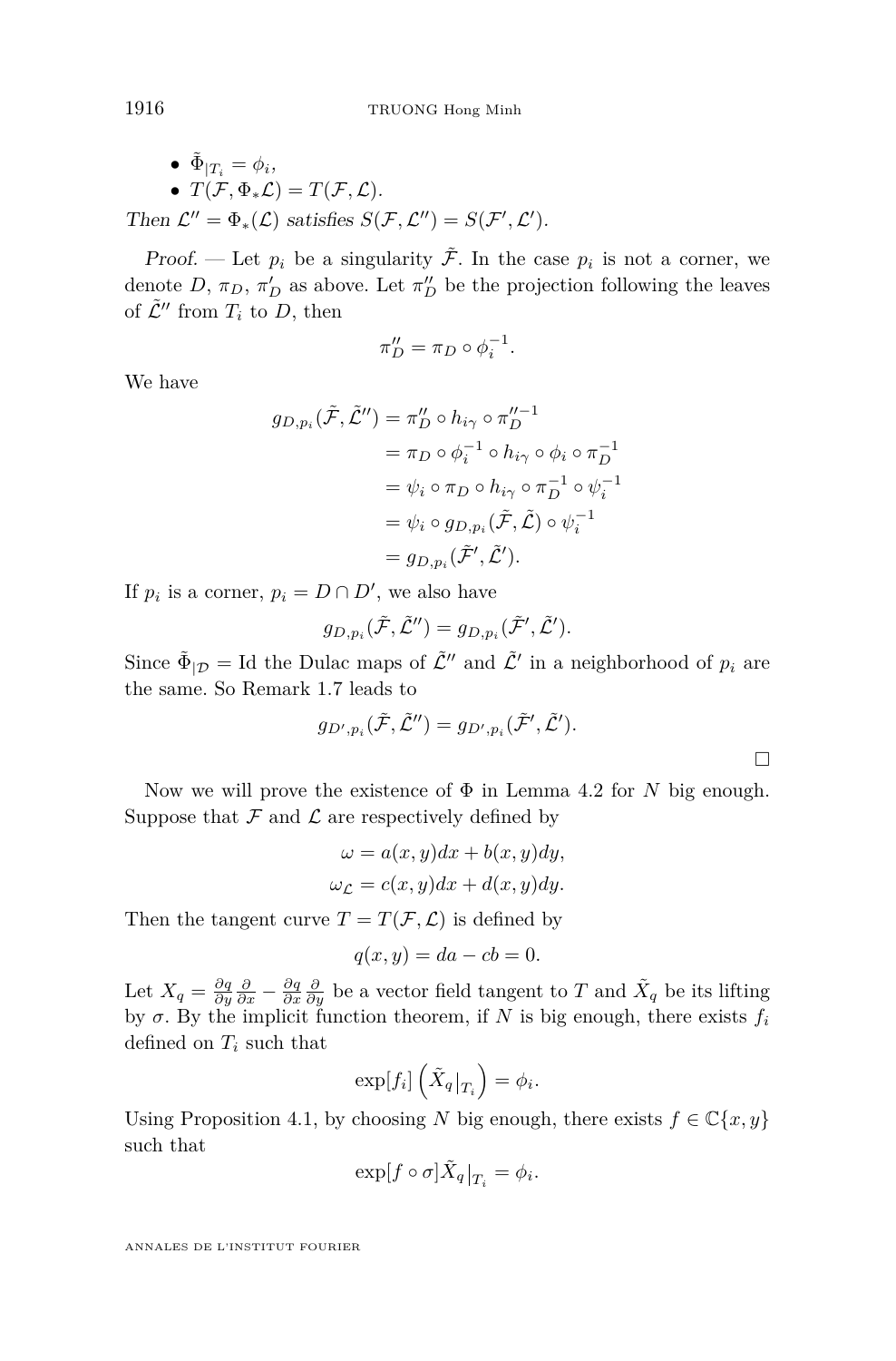<span id="page-21-0"></span>For each  $\Phi = (\Phi_1, \Phi_2) \in \text{Diff}(\mathbb{C}^2, 0)$ , denote by

$$
\langle \Phi \rangle = \frac{\omega_{\mathcal{L}} \wedge \Phi^* \omega_{\mathcal{L}}}{dx \wedge dy} \n= c \left( c \circ \Phi \frac{\partial \Phi_1}{\partial y} + d \circ \Phi \frac{\partial \Phi_2}{\partial y} \right) - d \left( c \circ \Phi \frac{\partial \Phi_1}{\partial x} + d \circ \Phi \frac{\partial \Phi_2}{\partial x} \right).
$$

It is easy to see that  $T(F, \Phi_* \mathcal{L}) = T$  if and only if  $q < \Phi >$ . For each holomorphic function *f*, we denote by

$$
\Phi_f = \exp[f]X_q.
$$

Lemma 4.3 below says that there exists a holomorphic function *u* such that Φ*f*−*uq* satisfies Lemma [4.2](#page-19-0) for *N* big enough. Moreover, by Proposition [4.1,](#page-17-0) we can chose  $N$  that only depends on  $\mathcal{F}$ .

LEMMA 4.3. — If *N* is big enough, for all *f* in  $(x, y)^N$  there exists a holomorphic function *u* such that  $q \leq \Phi_{f-uq}$ .

Proof. — We have

$$
\frac{\partial}{\partial x} x \circ \Phi_{f-uq} \Big|_{\{q=0\}} = \frac{\partial}{\partial x} \sum_{i=0}^{\infty} \frac{(f - uq)^i}{i!} \text{ad}_{X_q}^i(x) \Big|_{\{q=0\}}
$$

$$
= \frac{\partial}{\partial x} x \circ \Phi_f \Big|_{\{q=0\}} - u \cdot \frac{\partial q}{\partial x} \cdot \sum_{i=1}^{\infty} \frac{f^{i-1}}{(i-1)!} \text{ad}_{X_q}^i(x) \Big|_{\{q=0\}}
$$

$$
= \frac{\partial}{\partial x} x \circ \Phi_f \Big|_{\{q=0\}} - u \cdot \frac{\partial q}{\partial x} \cdot \frac{\partial q}{\partial y} \circ \Phi_f \Big|_{\{q=0\}}
$$

Similarly,

$$
\frac{\partial}{\partial y} x \circ \Phi_{f-uq} \Big|_{\{q=0\}} = \frac{\partial}{\partial y} x \circ \Phi_{f} \Big|_{\{q=0\}} - u \cdot \frac{\partial q}{\partial y} \cdot \frac{\partial q}{\partial y} \circ \Phi_{f} \Big|_{\{q=0\}},
$$
  

$$
\frac{\partial}{\partial x} y \circ \Phi_{f-uq} \Big|_{\{q=0\}} = \frac{\partial}{\partial x} y \circ \Phi_{f} \Big|_{\{q=0\}} + u \cdot \frac{\partial q}{\partial x} \cdot \frac{\partial q}{\partial x} \circ \Phi_{f} \Big|_{\{q=0\}},
$$
  

$$
\frac{\partial}{\partial y} y \circ \Phi_{f-uq} \Big|_{\{q=0\}} = \frac{\partial}{\partial y} y \circ \Phi_{f} \Big|_{\{q=0\}} + u \cdot \frac{\partial q}{\partial y} \cdot \frac{\partial q}{\partial x} \circ \Phi_{f} \Big|_{\{q=0\}}.
$$

This implies that

$$
\langle \Phi_{f-uq} \rangle |_{\{q=0\}} = \langle \Phi_f \rangle |_{\{q=0\}}
$$
  
(4.8) 
$$
-u \cdot \left( c \frac{\partial q}{\partial y} - d \frac{\partial q}{\partial x} \right) \cdot \left( \left( c \frac{\partial q}{\partial y} - d \frac{\partial q}{\partial x} \right) \circ \Phi_f \right) |_{\{q=0\}}.
$$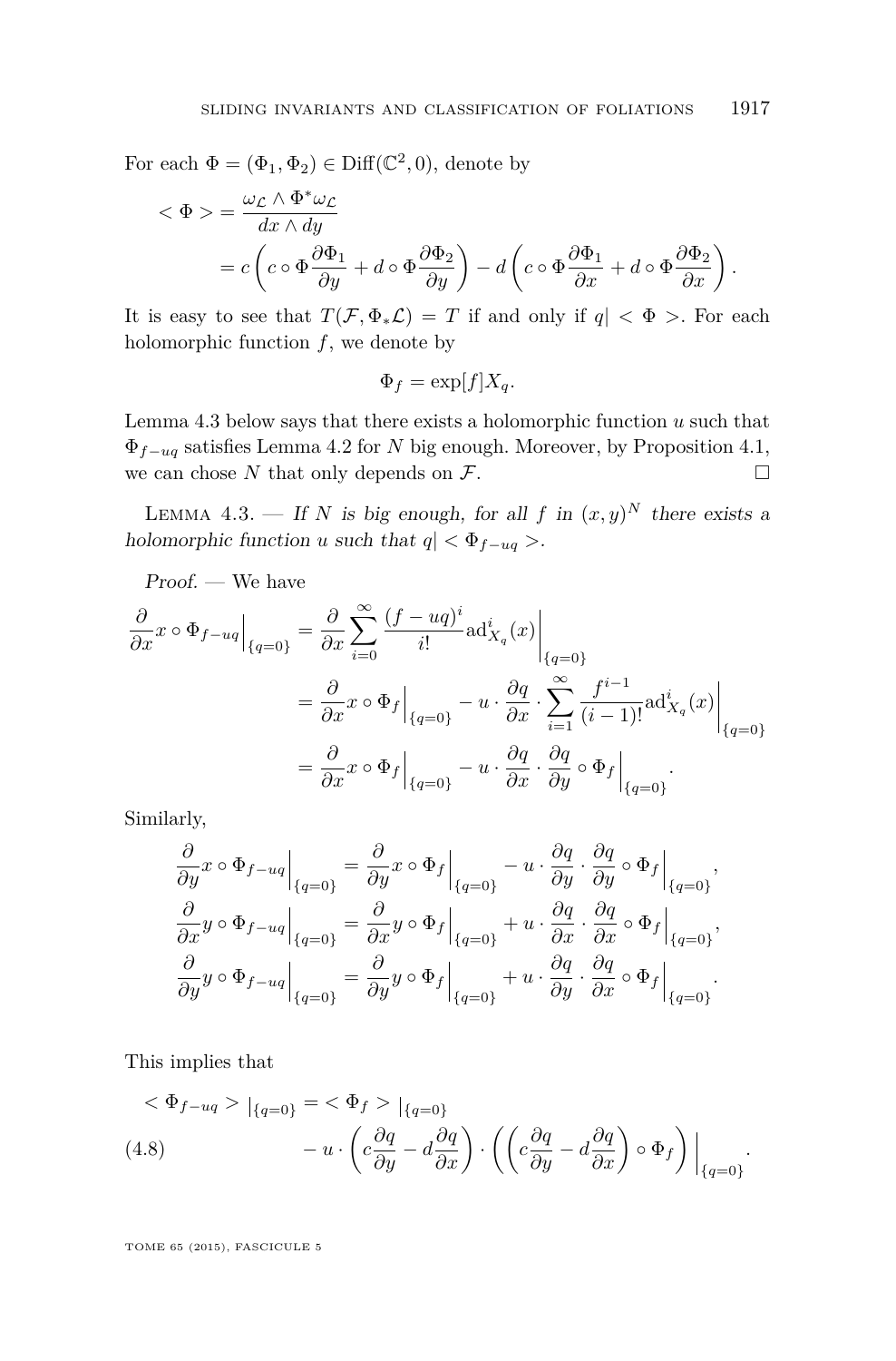<span id="page-22-0"></span>Denote by  $h = c \frac{\partial q}{\partial y} - d \frac{\partial q}{\partial x}$ . Then  $\{h = 0\}$  is the tangent curve of  $\mathcal{L}$  and the foliation defined by the level sets of *q*. Since at each singularity  $p_i$  of  $\tilde{\mathcal{F}}$ , the irreducible component  $T_i$  of  $T$  is transverse to  $\tilde{\mathcal{L}}$ , the irreducible components of the strict transform of  $\{h = 0\}$  at  $p_i$  are also transverse to  $T_i$ . This implies that  $(q, h) = 1$  and the two curves  $\{q \cdot h = 0\}$  and  $\{q \cdot (h \circ \Phi_f) = 0\}$ are topologically conjugated. By Hilbert's Nullstellensatz and the proof of Proposition [4.1](#page-17-0) there exists a natural *M* such that  $(x, y)^M \subset (q, h)$ and  $(x, y)^M \subset (q, h \circ \Phi_f)$ . This implies that  $(x, y)^{2M} \subset (q, h \cdot (h \circ \Phi_f))$ . So if  $\langle \Phi_f \rangle \in (x, y)^{2M}$ , by [\(4.8\)](#page-21-0) we can choose  $u \in \mathbb{C}\{x, y\}$  such that  $q \mid \langle \Phi_{f-uq} \rangle$ .

Remark 4.4. — If we replace the condition " $\tilde{\mathcal{F}}$  and  $\tilde{\mathcal{F}}'$  are locally strictly analytically conjugated" in Theorem [1.9](#page-8-0) by the condition " $\mathcal F$  and  $\mathcal F'$  are in  $\mathcal{M}$ " then the conclusion in Theorem [1.9](#page-8-0) becomes: "For all natural  $M \geq N$ there exists  $\mathcal{L}_M''$  such that  $J^M(S(\mathcal{F}, \mathcal{L}_M'')) = J^M(S(\mathcal{F}', \mathcal{L}'))$ ". Indeed, in that case, because the Camacho-Sad indices are not rational,  $\tilde{\mathcal{F}}$  and  $\tilde{\mathcal{F}}'$  are locally formally conjugated. So we can choose  $\psi$  in [\(4.6\)](#page-19-0) such that

$$
J^M(\psi_i \circ g_{D,p_i}(\tilde{\mathcal{F}}, \tilde{\mathcal{L}}) \circ \psi_i^{-1}) = J^M(g_{D,p_i}(\tilde{\mathcal{F}}', \tilde{\mathcal{L}}')).
$$

COROLLARY 4.5. — Let  $\mathcal{F} \in \mathcal{M}$  defined by a 1-form  $\omega$  then there exists a natural *N* such that if  $\mathcal{F}' \in \mathcal{M}$  is defined by a 1-form  $\omega'$  satisfying that  $J^N\omega = J^N\omega'$  and the vanishing holonomy representations of F and F' are strictly analytically conjugated, then  $\mathcal F$  and  $\mathcal F'$  are strictly analytically conjugated.

Proof. — Let  $\mathcal{L} \in \mathcal{R}_0$  then  $J^{m(N)}S(\mathcal{F}, \mathcal{L}) = J^{m(N)}S(\mathcal{F}', \mathcal{L})$  where  $m(M)$ is an increasing function on *N* and  $m(N) \to \infty$  when  $N \to \infty$ . By The-orem [1.9](#page-8-0) if *N* is big enough there exists  $\mathcal{L}'' \in \mathcal{R}_0$  such that  $S(\mathcal{F}, \mathcal{L}'') =$  $S(\mathcal{F}', \mathcal{L})$ . By Theorem [1.8,](#page-8-0)  $\mathcal F$  and  $\mathcal F'$  are strictly analytically conjugated.  $\Box$ 

Remark 4.6. — This Corollary is consistent with the result of J.F. Mattei in [\[8\]](#page-24-0) which says that the dimension of moduli space of the equisingular unfolding of a foliation is finite. Note that the vanishing holonomy representations of two foliations that are jointed by a unfolding are conjugated but the converse is not true.

COROLLARY 4.7. — Let  $\mathcal L$  be a  $\sigma$ -absolutely dicritical foliation defined by 1-form  $\omega$ . There exists a natural *N* such that if  $\mathcal{L}'$  is a  $\sigma$ -absolutely dicritical foliation defined by  $\omega'$  satisfying  $J^N \omega = J^N \omega'$  and the Dulac maps of  $\tilde{\mathcal{L}}$  and  $\tilde{\mathcal{L}}'$  are the same then  $\mathcal{L}$  and  $\mathcal{L}'$  are strictly analytically conjugated.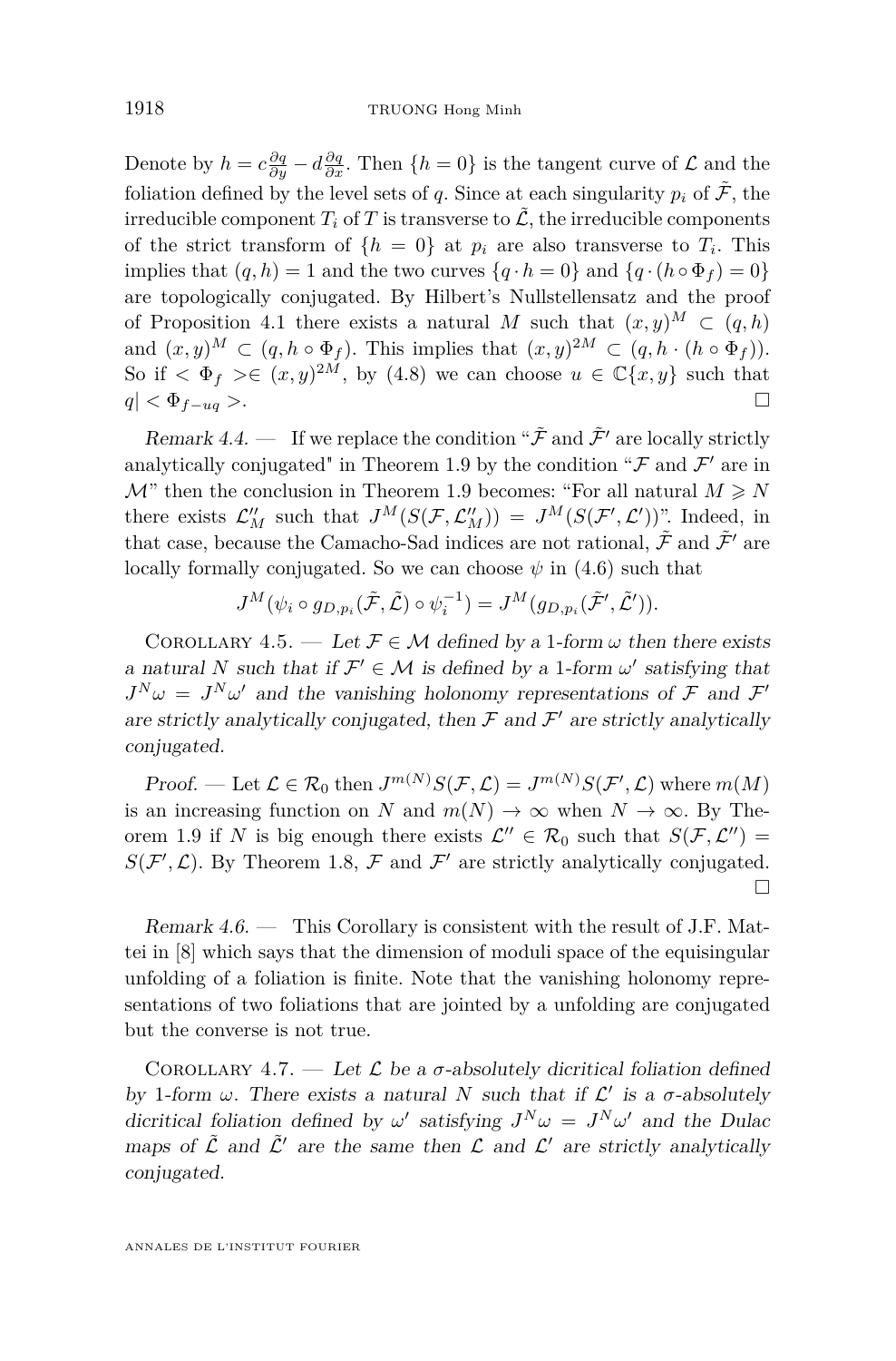Proof. — Suppose that  $\mathcal{D} = \bigcup_{i=1,\dots,k} D_i$  where  $D_i$  is an irreducible component of  $\mathcal{D}$ . We take a pair of irreducible functions  $f_i$  and  $g_i$  for each  $i = 1, \ldots, k$ , such that the curve  $C_i = \{f_i = 0\}$  and  $C'_i = \{g_i = 0\}$  satisfy the following properties:

- 1. The strict transforms  $\tilde{C}_i$  and  $\tilde{C}'_i$  cut  $D_i$  at two different points  $p_i$ , *qi* , respectively, such that none of them is a corner.
- 2.  $\tilde{C}_i$ ,  $\tilde{C}'_i$  are smooth and transverse to the invariant curve of  $\tilde{\mathcal{L}}$  through *pi* , *q<sup>i</sup>* respectively.

Because  $[\mathbb{C} : \mathbb{Q}]$  is an infinite field extension, there exists  $(\lambda_1, \lambda_2, \ldots, \lambda_k) \in$  $\mathbb{C}^k$  such that

$$
\sum_{i=1}^k c_i \lambda_i \notin \mathbb{Q}, \ \forall (c_1, \ldots, c_k) \in \mathbb{Q}^k \setminus \{(0, \ldots, 0)\}.
$$

Now, let us consider the non-dicritical foliation  $\mathcal F$  defined by the 1-form

$$
\omega_0 = \prod_{i=1}^k (f_i g_i) \cdot \left( \sum_{i=1}^k \left( \lambda_i \frac{df_i}{f_i} + \frac{dg_i}{g_i} \right) \right).
$$

Then  $\mathcal F$  admits  $\sigma$  as its desingularization map and the singularities of the strict transform  $\tilde{\mathcal{F}}$  are the corners of  $\mathcal{D}$  and  $p_i, q_i, i = 1, \ldots, k$ . We claim that at each singularity, the Camacho-Sad index of  $\tilde{\mathcal{F}}$  is not rational. Indeed, denote by  $m_{ij}$  the multiplicity of  $f_i \circ \sigma$  and  $g_i \circ \sigma$  on  $D_j$ . At the corner  $p_{ij} = D_i \cap D_j$ , we take coordinates  $(x, y)$  such that  $D_i = \{x =$  $0$ ,  $D_j = \{y = 0\}$ . In this coordinate system, we can write  $\sigma^* \omega_0$  as

$$
\sigma^* \omega_0 = u(x, y) x^{2 \sum_{l=1}^k m_{li}} y^{2 \sum_{l=1}^k m_{lj}} \times \sum_{l=1}^k \left( (\lambda_l + 1) m_{li} \frac{dx}{x} + (\lambda_l + 1) m_{lj} \frac{dy}{y} + \alpha_{ij} \right),
$$

where  $u(x, y)$  is a unit and  $\alpha_{ij}$  is a holomorphic form. So the Camacho-Sad index of  $\tilde{\mathcal{F}}$  at  $p_{ij}$  is

$$
I(p_{ij}) = \frac{\sum_{l=1}^{k} (\lambda_l + 1) m_{lj}}{\sum_{l=1}^{k} (\lambda_l + 1) m_{li}} \notin \mathbb{Q}.
$$

Similarly, the Camacho-Sad indices of  $\tilde{\mathcal{F}}$  at  $p_i$  and  $q_i$ , respectively, are

$$
I(p_i) = \frac{\sum_{l=1}^k (\lambda_l + 1) m_{li}}{\sum_{l=1}^k \lambda_l} \notin \mathbb{Q}, \ I(q_i) = \frac{\sum_{l=1}^k (\lambda_l + 1) m_{li}}{k} \notin \mathbb{Q}.
$$

Now if  $J^N\omega = J^N\omega'$  then  $J^{m(N)}S(\mathcal{F},\mathcal{L}) = J^{m(N)}S(\mathcal{F},\mathcal{L}')$  where  $m(N)$  is an increasing function on *N* and  $m(N) \to \infty$  when  $N \to \infty$ . Moreover if N is big enough the invariant curves of  $\tilde{\mathcal{L}}$  and  $\tilde{\mathcal{L}}'$  through the singularities of